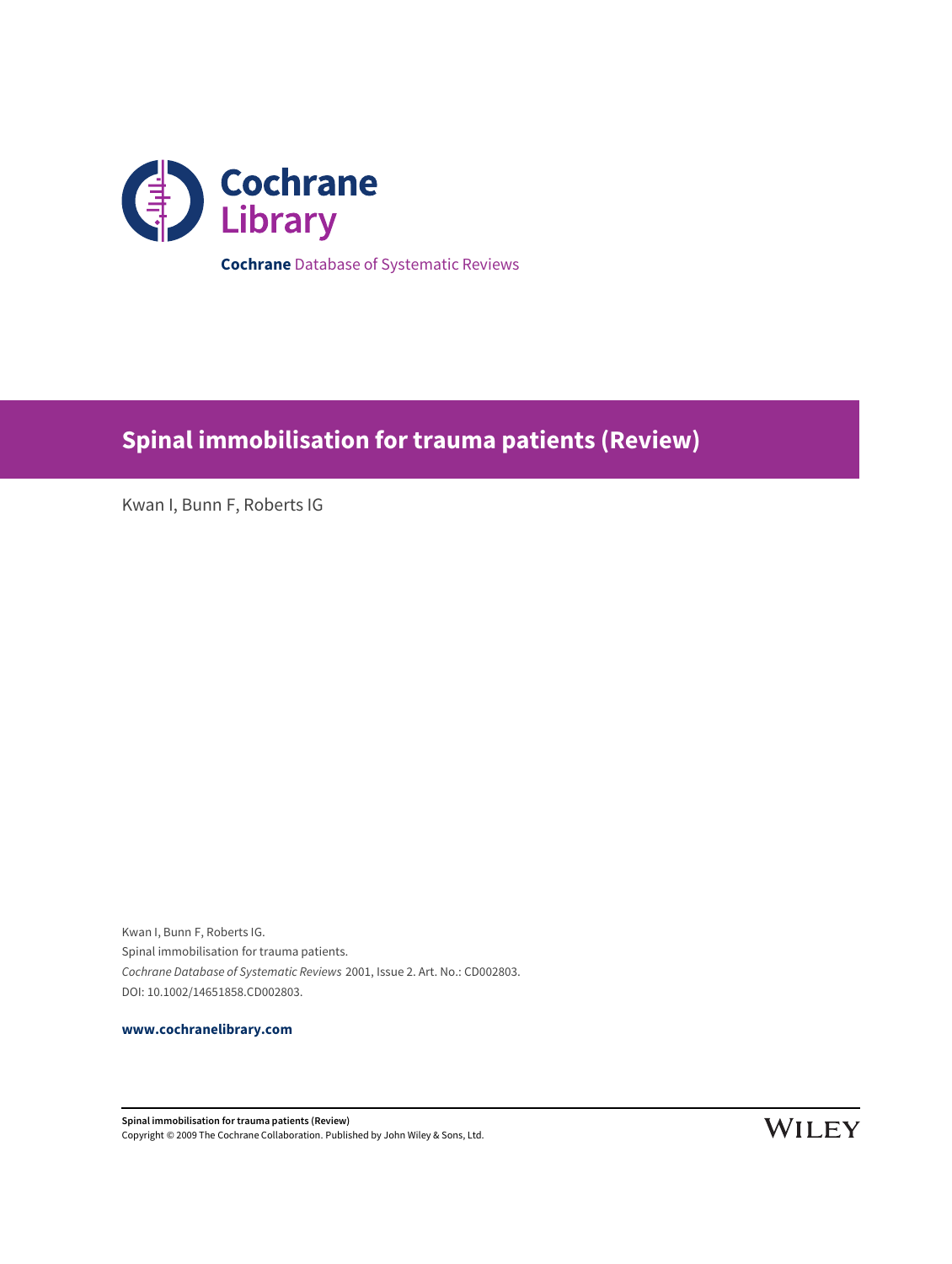# **TABLE OF CONTENTS**

| <b>HEADER</b>                                                                                                                                                                                                                                      |    |
|----------------------------------------------------------------------------------------------------------------------------------------------------------------------------------------------------------------------------------------------------|----|
| ABSTRACT<br>and the contract of the contract of the contract of the contract of the contract of the contract of the contract of the contract of the contract of the contract of the contract of the contract of the contract of the contra         |    |
|                                                                                                                                                                                                                                                    |    |
| <b>BACKGROUND</b>                                                                                                                                                                                                                                  |    |
| <b>OBIECTIVES</b>                                                                                                                                                                                                                                  |    |
| <b>METHODS</b>                                                                                                                                                                                                                                     |    |
| <b>RESULTS</b>                                                                                                                                                                                                                                     |    |
| <b>DISCUSSION</b>                                                                                                                                                                                                                                  |    |
| AUTHORS' CONCLUSIONS                                                                                                                                                                                                                               |    |
| <b>ACKNOWLEDGEMENTS</b>                                                                                                                                                                                                                            |    |
| <b>REFERENCES</b><br>and a constitution of the constitution of the constitution of the constitution of the constitution of the constitution of the constitution of the constitution of the constitution of the constitution of the constitution of |    |
|                                                                                                                                                                                                                                                    |    |
|                                                                                                                                                                                                                                                    | q  |
|                                                                                                                                                                                                                                                    |    |
| <b>APPENDICES</b>                                                                                                                                                                                                                                  | 15 |
| WHAT'S NEW                                                                                                                                                                                                                                         | 16 |
| HISTORY.<br>a constitution of the constitution of the constitution of the constitution of the constitution of the constitution of the constitution of the constitution of the constitution of the constitution of the constitution of the          | 17 |
| CONTRIBUTIONS OF AUTHORS<br>the contract of the contract of the contract of the contract of the contract of the contract of the contract of                                                                                                        | 17 |
|                                                                                                                                                                                                                                                    | 17 |
|                                                                                                                                                                                                                                                    | 17 |
| <b>INDEX TERMS</b>                                                                                                                                                                                                                                 | 18 |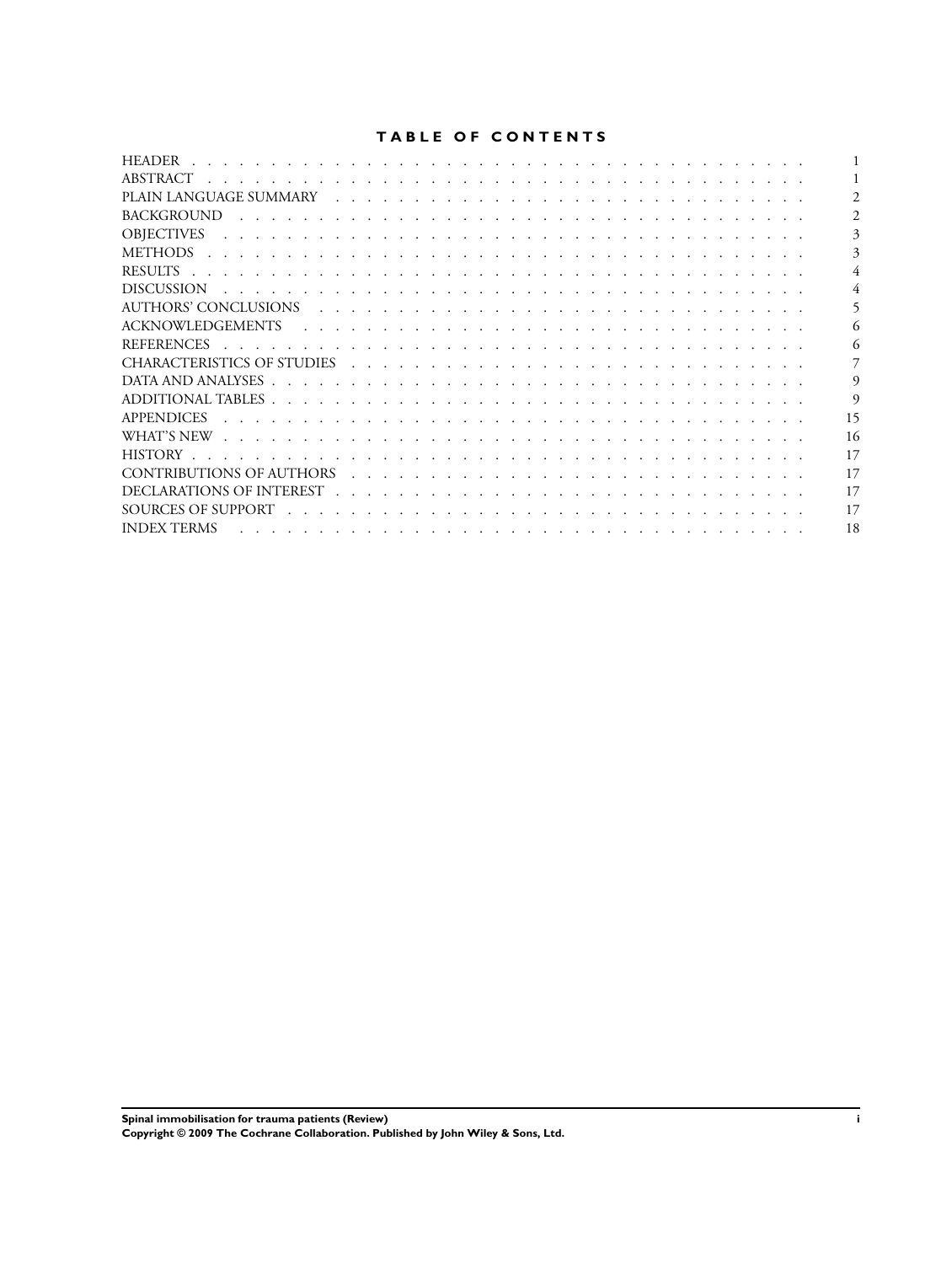**[Intervention Review]**

# **Spinal immobilisation for trauma patients**

# Irene Kwan<sup>1</sup>, Frances Bunn<sup>2</sup>, Ian G Roberts<sup>3</sup>

<sup>1</sup>National Collaborating Centre For Women's and Children's Health, Royal College of Obstetricians & Gynaecologists, London, UK. <sup>2</sup>Centre for Research in Primary and Community Care, University of Hertfordshire, Hatfield, UK.<sup>3</sup>Cochrane Injuries Group, London School of Hygiene & Tropical Medicine, London, UK

Contact address: Irene Kwan, National Collaborating Centre For Women's and Children's Health, Royal College of Obstetricians & Gynaecologists, 2-16 Goodge Street, London, W1T2QA, UK. [ikwan@ncc-wch.org.uk.](mailto:ikwan@ncc-wch.org.uk.).

**Editorial group:** Cochrane Injuries Group. **Publication status and date:** Edited (no change to conclusions), published in Issue 1, 2009. **Review content assessed as up-to-date:** 30 June 2007.

**Citation:** Kwan I, Bunn F, Roberts IG. Spinal immobilisation for trauma patients. *Cochrane Database of Systematic Reviews* 2001, Issue 2. Art. No.: CD002803. DOI: 10.1002/14651858.CD002803.

Copyright © 2009 The Cochrane Collaboration. Published by John Wiley & Sons, Ltd.

# **A B S T R A C T**

#### **Background**

Spinal immobilisation involves the use of a number of devices and strategies to stabilise the spinal column after injury and thus prevent spinal cord damage. The practice is widely recommended and widely used in trauma patients with suspected spinal cord injury in the pre-hospital setting.

## **Objectives**

To quantify the effect of different methods of spinal immobilisation (including immobilisation versus no immobilisation) on mortality, neurological disability, spinal stability and adverse effects in trauma patients.

# **Search methods**

We searched the Cochrane Central Register of Controlled Trials (CENTRAL), the Cochrane Injuries Group's specialised register, MEDLINE, EMBASE, CINAHL, PubMed, National Research Register and Zetoc. We checked reference lists of all articles and contacted experts in the field to identify eligible trials. Manufacturers of spinal immobilisation devices were also contacted for information. Searches were last updated in July 2007.

### **Selection criteria**

Randomised controlled trials comparing spinal immobilisation strategies in trauma patients with suspected spinal cord injury. Trials in healthy volunteers were excluded.

### **Data collection and analysis**

We independently applied eligibility criteria to trial reports and extracted data.

### **Main results**

We found no randomised controlled trials of spinal immobilisation strategies in trauma patients.

**Spinal immobilisation for trauma patients (Review) 1**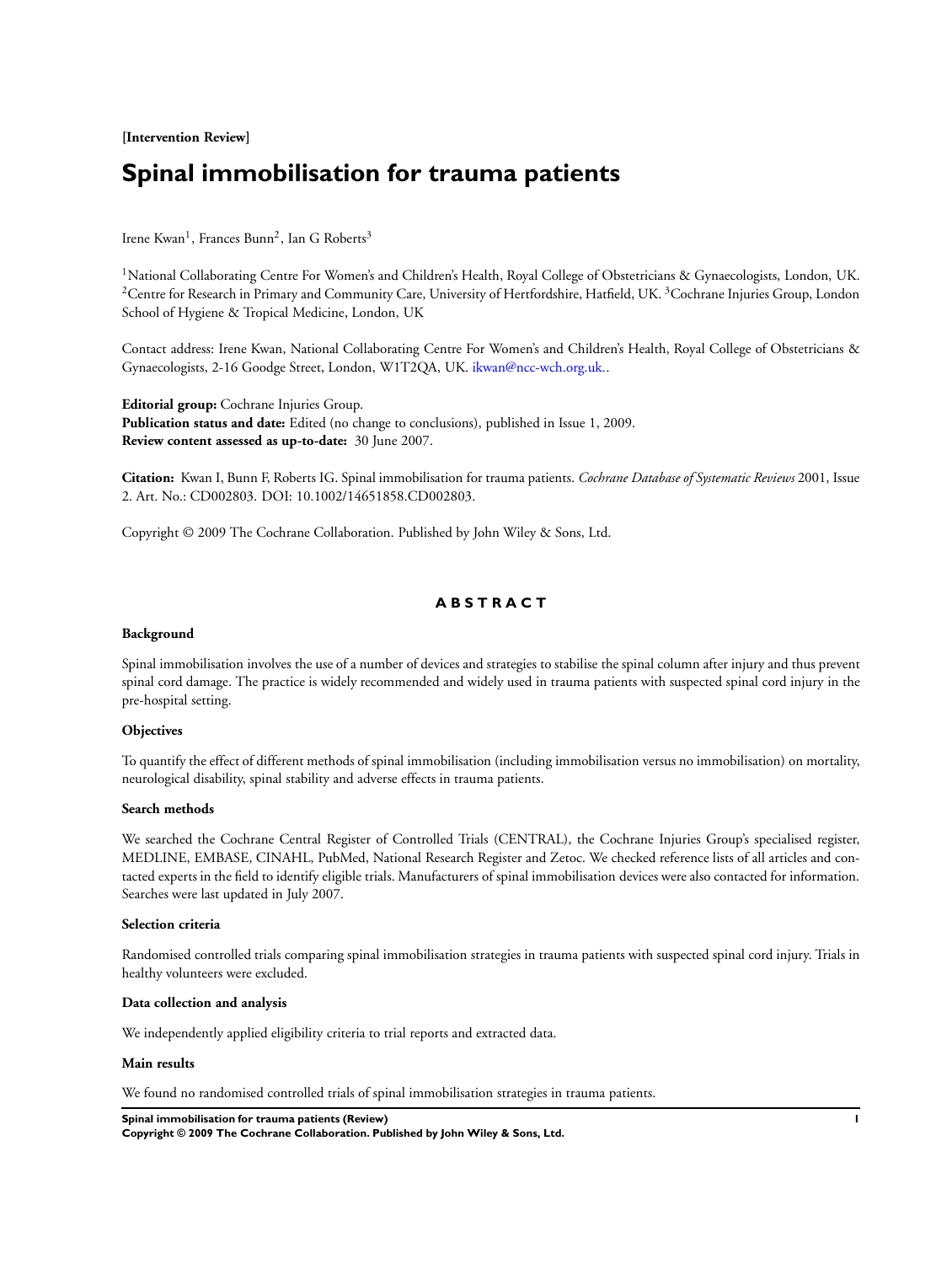#### **Authors' conclusions**

We did not find any randomised controlled trials that met the inclusion criteria. The effect of spinal immobilisation on mortality, neurological injury, spinal stability and adverse effects in trauma patients remains uncertain. Because airway obstruction is a major cause of preventable death in trauma patients, and spinal immobilisation, particularly of the cervical spine, can contribute to airway compromise, the possibility that immobilisation may increase mortality and morbidity cannot be excluded. Large prospective studies are needed to validate the decision criteria for spinal immobilisation in trauma patients with high risk of spinal injury. Randomised controlled trials in trauma patients are required to establish the relative effectiveness of alternative strategies for spinal immobilisation.

### **P L A I N L A N G U A G E S U M M A R Y**

#### **Spinal immobilisation for trauma patients**

Spinal cord damage from injury causes long-term disability and can dramatically affect quality of life. The current practice of immobilising trauma patients before hospitalisation to prevent more damage may not always be necessary, as the likelihood of further damage is small. Means of immobilisation include holding the head in the midline, log rolling the person, the use of backboards and special mattresses, cervical collars, sandbags and straps. These can cause tissue pressure and discomfort, difficulty in swallowing and serious breathing problems.

The review authors could not find any randomised controlled trials of spinal immobilisation strategies in trauma patients. It is feasible to have trials comparing the different spinal immobilisation strategies. From studies of healthy volunteers it has been suggested that patients who are conscious, might reposition themselves to relieve the discomfort caused by immobilisation, which could theoretically worsen any existing spinal injuries.

# **B A C K G R O U N D**

The incidence of spinal cord injury (SCI) in the USA is estimated to be between 40 and 50 cases per million people per year ([SCI](#page-7-0) [Center 1998\)](#page-7-0). Spinal cord injury results in long-term disability, often with profound effects on the quality of life of the affected individuals and their carers. In the USA, the lifetime medical costs resulting from spinal cord injury are estimated at nine billion dollars per year [\(Miller 1994\)](#page-7-0). Existing data in developing countries are limited. A study from Beijing estimated the incidence of SCI at seven cases per million people per year [\(Wang 1990\)](#page-7-0). Acute traumatic SCI occurs in about 3% of trauma admissions, and around half of these injuries involved the cervical spine ([Burney 1993](#page-7-0)). In males under the age of 50, road traffic crashes are the most common cause of SCI [\(Burney 1993\)](#page-7-0).

In response to the concern that an unstable spine will increase the frequency and severity of neurological injury, a number of approaches have been developed that aim to achieve spinal immobilisation. The two main methods are manual stabilisation and the use of orthotic devices such as backboards and splints, with a combination of adjuncts including cervical collars, sandbags and straps. Pre-hospital spinal immobilisation aims to stabilise the spine by restricting mobility, thus preventing secondary SCI during extrication, resuscitation, transport and evaluation of trauma patients with suspected spinal instability. It is estimated that 5% of trauma patients with cervical spinal injuries have missed or delayed diagnosis [\(Davis 1993\)](#page-7-0), resulting in preventable mortality and morbidity. Occult cervical spine injuries may be more likely to be missed in obtunded patients with unstable spines, in whom it may be masked by the pain of multi-system injury and altered level of alertness. Spinal immobilisation is now routinely practised in the pre-hospital care of trauma patients and is widely recommended in a range of resuscitation guidelines [\(Advanced LS 1993,](#page-7-0) Advanced Paediatric Life Support, Pre-hospital Trauma Life Support, Advanced Life Support Group 1993, [ACS 1997\)](#page-7-0).

Despite the widespread use of spinal immobilisation, the clinical benefits of pre-hospital spinal immobilisation have been questioned. It has been argued that spinal cord damage is done at the time of impact and that subsequent movement is generally not sufficient to cause further damage [\(Hauswald 1998\)](#page-7-0). Most trauma patients do not have spinal instability and, hence, will not benefit from spinal immobilisation. Nevertheless, largely in response to the fear of litigation, some five million patients in the US receive spinal immobilisation every year ([Orledge 1998\)](#page-7-0). However, there may be adverse effects. Observational studies have shown

**Spinal immobilisation for trauma patients (Review) 2**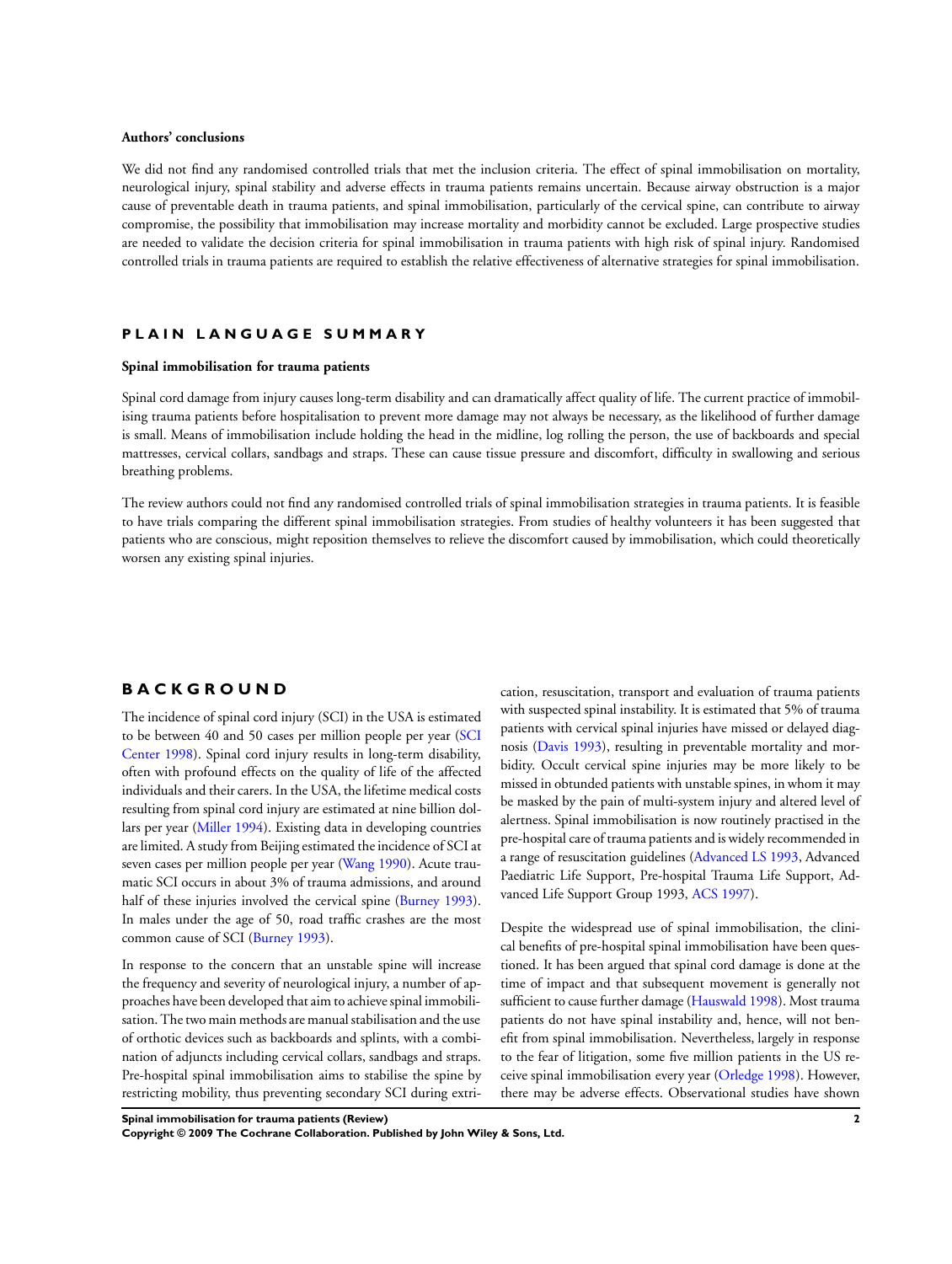that rigid collars may cause airway difficulties, increased intracranial pressure [\(Davies 1996](#page-7-0)), increased risk of aspiration ([Butman](#page-7-0) [1996](#page-7-0)), restricted respiration [\(Totten 1999](#page-7-0)), dysphagia ([Houghton](#page-7-0) [1996](#page-7-0)) and skin ulceration [\(Hewitt 1994\)](#page-7-0). Because any benefits of spinal immobilisation may be outweighed by the risks, the value of routine pre-hospital spinal immobilisation remains uncertain.

This systematic review aims to quantify the effect of different spinal immobilisation devices (including immobilisation versus no immobilisation) on their ability to immobilise the spine and on mortality, neurological injury, and adverse effects in trauma patients.

# **O B J E C T I V E S**

• To quantify the effect of spinal immobilisation versus no spinal immobilisation on mortality, neurological injury, spinal stability and adverse effects in trauma patients.

• To quantify the effect of different spinal immobilisation strategies on mortality, neurological injury, spinal stability and adverse effects in trauma patients.

# **M E T H O D S**

# **Criteria for considering studies for this review**

### **Types of studies**

Randomised controlled trials.

### **Types of participants**

Trauma patients with suspected spinal cord injury.

### **Types of interventions**

All strategies of spinal immobilisation including:

- backboards, mattress splints
- rigid and soft collars
- sandbags, straps or tapes
- collar and backboard combinations
- holding the head in the midline
- log rolling the patient.

#### **Types of outcome measures**

- Mortality.
- Neurological injury.
- Degree of spinal stability.
- Adverse effects.

# **Search methods for identification of studies**

## **Electronic searches**

We searched the following electronic databases;

- Cochrane Injuries Group's specialised register
- Cochrane Central Register of Controlled Trials (CENTRAL)
	- MEDLINE
	- EMBASE
	- CINAHL
	- National Research Register
	- ZETOC
	- http://www.clinicaltrials.gov
	- http://www.controlled-trials.com/mrct

These searches were last carried out in July 2007. The full search strategies are presented in the additional tables: [Table 1](#page-10-0) shows search strategies used previously in May 2003, [Appendix 1](#page-16-0) shows strategies used for the July 2007 update.

### **Searching other resources**

Additionally all references in the background papers were checked and six authors contacted to identify potential published or unpublished data. Eight manufacturers of immobilisation devices were also contacted. There was no language restriction in any of the searches.

## **Data collection and analysis**

## **Selection of studies**

One author (IK) examined the electronic search results for reports of possibly relevant trials and these reports were then retrieved in full. One author (FB) examined 10% of the electronic search results to check for agreement on eligibility criteria. Two authors (FB, IK) applied the selection criteria independently to the trial reports, resolving disagreements by discussion with a third author (IR).

The following are the proposed methods which will be applicable if trials are found during subsequent updates of the review.

**Spinal immobilisation for trauma patients (Review) 3 Copyright © 2009 The Cochrane Collaboration. Published by John Wiley & Sons, Ltd.**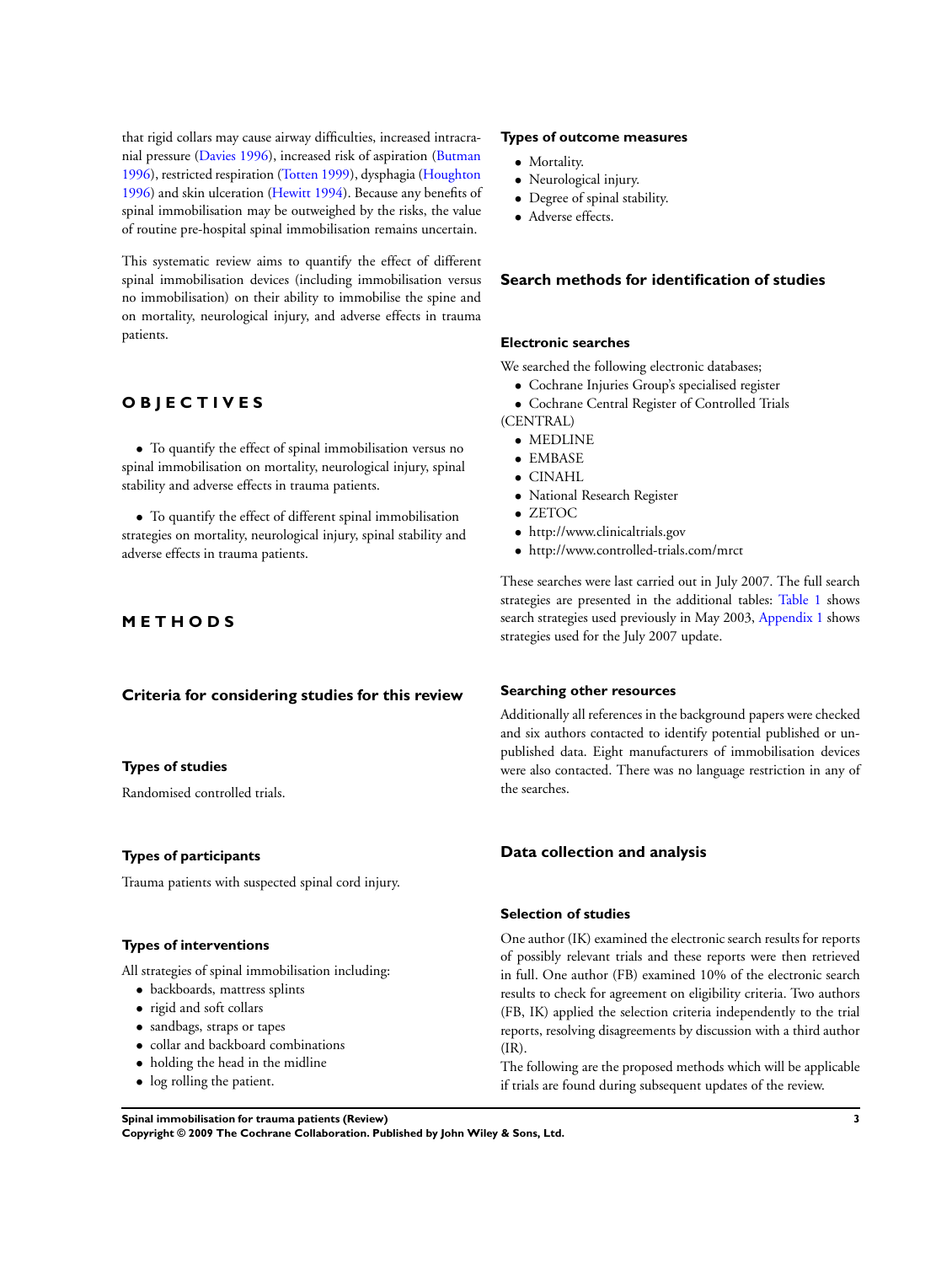#### **Data extraction and management**

Two authors will independently extract data and information on the following:

- method of allocation concealment,
- number of randomised patients,
- type of participants,
- type of interventions,
- loss to follow-up,
- length of follow-up.

The authors will not be blind to the study authors or journal when doing this. Results will be compared and any differences resolved by discussion.

Where there is insufficient information in the published report, we will attempt to contact the trial authors for clarification.

# **Assessment of risk of bias in included studies**

Since there is evidence that the quality of allocation concealment particularly affects the results of studies [\(Schulz 1995](#page-7-0)), two authors will score this quality on the scale used by Schulz as shown below, assigning C to poorest quality and A to best quality:

• A = trials deemed to have taken adequate measures to conceal allocation (that is, central randomisation; serially numbered, opaque, sealed envelopes; or other description that contained elements convincing of concealment)

 $\bullet$  B = trials in which the authors either did not report an allocation concealment approach at all or reported an approach that did not fall into one of the other categories.

 $\bullet$  C = trials in which concealment was inadequate (such as alternation or reference to case record numbers or to dates of birth).

If the method used to conceal allocation is not clearly reported, the trial author(s) will be contacted, if possible, for clarification. Differences will be resolved through discussion.

We will assess the skewness of continuous data by checking the mean and standard deviation (if available). If the standard deviation is more than twice the mean for data with a finite end point, the data are likely to be skewed and it is inappropriate to apply parametric tests [\(Altman 1996](#page-7-0)). This is because the mean is unlikely to be a good measure of central tendency. If parametric tests cannot be applied, we will tabulate the data.

#### **Assessment of heterogeneity**

The groups of trials will be examined for statistical evidence of heterogeneity using a chi-squared test. If there is no obvious heterogeneity on visual inspection or statistical testing, pooled RR and 95% confidence intervals will be calculated using a fixed effects model.

### **Data synthesis**

The following comparisons are proposed;

- spinal versus no spinal immobilisation,
- different strategies of spinal immobilisation.

For dichotomous outcomes, such as death, the relative risk (RR) will be calculated with 95% confidence intervals, such that a RR of more than 1 indicates a higher risk of death in the first group named. The RR will be used as it is more readily applied to the clinical situation.

### **Sensitivity analysis**

The effect of excluding trials judged to have inadequate (scoring C) allocation concealment will be examined in a sensitivity analysis.

# **R E S U L T S**

## **Description of studies**

See: [Characteristics of excluded studies.](#page-9-0)

No randomised controlled trials comparing the effect of spinal immobilisation strategies on trauma patients were found.

## **Risk of bias in included studies**

Not applicable.

## **Effects of interventions**

Our search strategy identified 4453 potentially eligible reports. However, there were no trials meeting the inclusion criteria. A number of randomised controlled trials were identified comparing different spinal immobilisation strategies in healthy volunteers. The results of randomised controlled trials on healthy volunteers may provide some useful insights into their relative effectiveness in trauma patients. For this reason, although trials of healthy volunteers did not meet our inclusion criteria, we have summarised them in the additional tables [\(Table 2\)](#page-11-0) of the review.

# **D I S C U S S I O N**

We did not find any randomised controlled trials comparing different strategies of spinal immobilisation in trauma patients. The effect of spinal immobilisation on mortality, neurological injury, spinal stability and adverse effects in trauma patients therefore remains uncertain.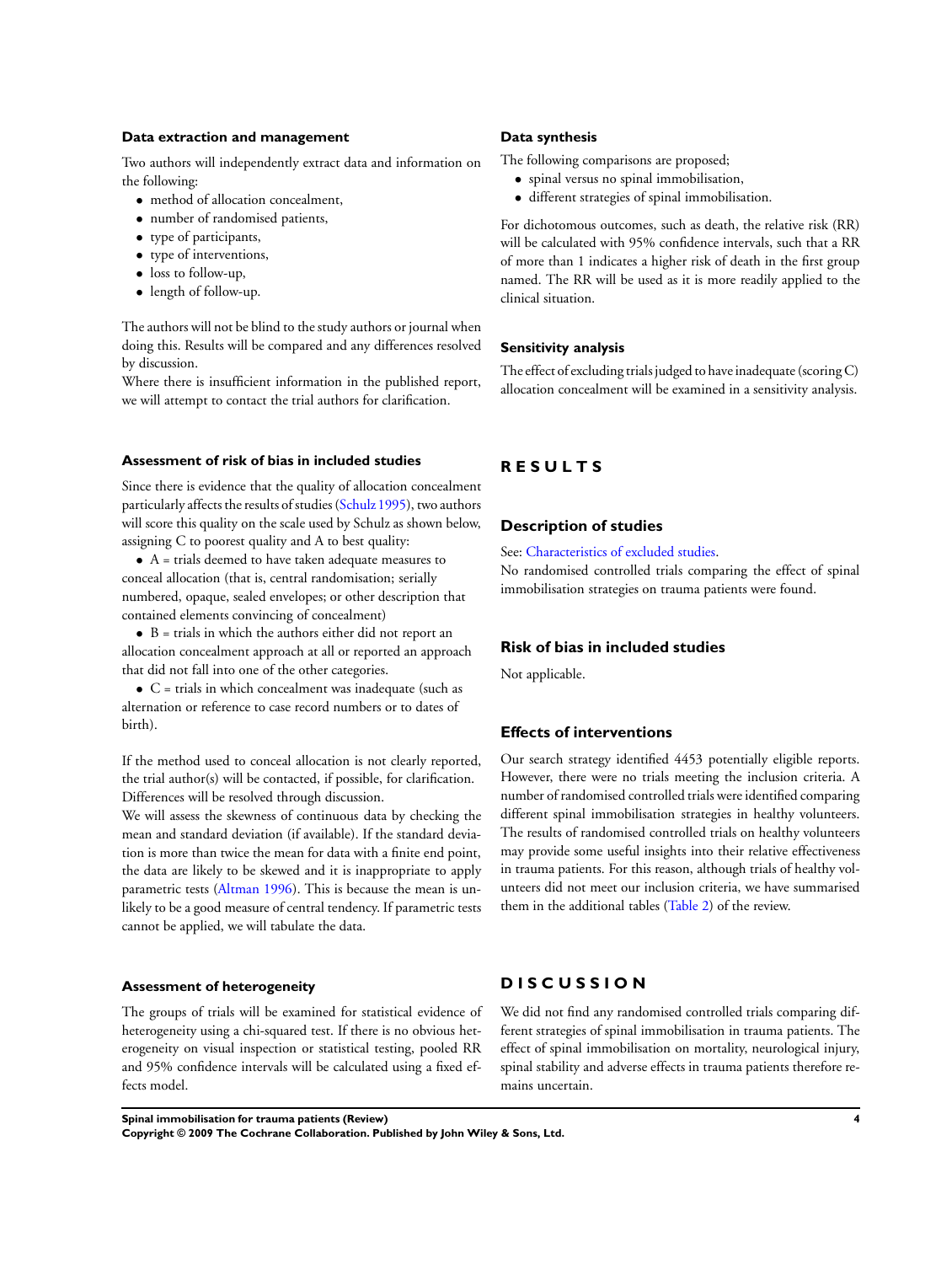We screened 4453 potentially relevant papers, checked their reference lists and contacted experts in the field. We also contacted manufacturers of immobilisation devices for additional information. While it is possible that we might have missed a randomised controlled trial comparing spinal immobilisation techniques in trauma patients, we believe that, due to our thorough search strategy, this is unlikely.

The current protocol for pre-hospital spinal immobilisation has a strong historical rather than scientific precedent, based on the concern that a patient with an injured spine may deteriorate neurologically without immobilisation. The medical and legal concern of missing a cervical spinal injury has lent strong support for the conservative approach of liberal pre-hospital spinal immobilisation to almost all patients with trauma and possible neck injury, regardless of clinical complaint [\(Butman 1996\)](#page-7-0). It is also suggested that iatrogenic cord damage could be reduced with better paramedic training and improved immobilisation procedures [\(Perry 1999](#page-7-0)). However, it has been argued that considerable force is required to fracture the spine at the initial impact, and that any subsequent movements of the spine are unlikely to cause further damage to the spinal cord [\(Hauswald 1998](#page-7-0)). It has also been suggested that prehospital spinal immobilisation has never been shown to affect outcome and that estimates in the literature regarding the incidence of neurological injury due to inadequate immobilisation may have been exaggerated [\(Hauswald 1998](#page-7-0); [Hauswald 2000](#page-7-0)). This calls into question the present routine use of pre-hospital spinal immobilisation.

For some patients, effective spinal immobilisation is prudent and can be vital to prevent the devastating effects of cord damage, yet for many the excessive use of this precaution may not be beneficial or necessary. It is estimated that over 50% of trauma patients with no complaint of neck or back pain were transported with full spinal immobilisation ([McHugh 1998\)](#page-7-0). Unwarranted spinal immobilisation can expose patients to the risks of iatrogenic pain, skin ulceration, aspiration and respiratory compromise, which in turn can lead to multiple radiographs, resulting in unnecessary radiation exposure, longer hospital stay and increased costs. The potential risks of aspiration and respiratory compromise are of concern because death from asphyxiation is one of the major causes of preventable death in trauma patients.

A set of highly sensitive clinical criteria has been developed and validated ([Hoffman 2000](#page-7-0)) to identify trauma patients at low risk of spinal injury and rule out their need for radiography. These are trauma patients with absence of: neck pain or tenderness, altered level of consciousness, neurological deficit, evidence of intoxication and painful distracting injury. It has been suggested that a similar decision instrument could be developed for use in the prehospital setting, to establish the need to immobilise or not to immobilise ([Domeier 1999\)](#page-7-0). This is in addition to the criteria of mechanism of injury as the main determinant for out-of-hospital spinal immobilisation.

There are a lack of data from randomised controlled trials to support the practice of pre-hospital spinal immobilisation in trauma patients. While it may not be possible to conduct randomised controlled trials of spinal immobilisation versus no immobilisation in trauma patients, it may be feasible to consider such trials, comparing the different spinal immobilisation strategies, in outcomes of immobilisation efficacy, respiratory effects, tissue pressure and patient comfort in this target population. Results of randomised controlled trials on healthy volunteers may provide some useful insights into their relative effectiveness in trauma patients. For this reason although trials of healthy volunteers did not meet our inclusion criteria we have summarised them in the additional tables section of the review. For example in healthy volunteers, shortboard technique was reported to be more efficient than collars alone in reducing spinal mobility [\(Cline 1985\)](#page-7-0); vacuum mattress and padded backboards more comfortable than rigid backboards [\(Hamilton 1996;](#page-7-0) [Hauswald 2000;](#page-7-0) [Johnson 1996](#page-7-0); [Walton 1995](#page-7-0)). From these studies on healthy volunteers, it has been suggested that patients on whom spinal immobilisation has been used, and who are conscious, might reposition themselves to relieve the discomfort caused by ischaemia, which could theoretically worsen any existing spinal injuries. Patients who are unable to move or feel pain due to trauma are at risk of soft tissue injuries ([Hauswald](#page-7-0) [2000](#page-7-0)).

Due to the absence of randomised controlled trials quantifying the effect of spinal immobilisation in trauma patients, and the possible adverse effects of its application, the value of routine prehospital spinal immobilisation remains uncertain.

# **A U T H O R S ' C O N C L U S I O N S**

### **Implications for practice**

We found no randomised controlled trial which met our inclusion criteria in this review. The effect of pre-hospital spinal immobilisation on mortality, neurological injury, spinal stability and adverse effects in trauma patients therefore remains uncertain. Because airway obstruction is a major cause of preventable death in trauma patients, and spinal immobilisation (particularly of the cervical spine) can contribute to airway compromise, the possibility that immobilisation may increase mortality and morbidity cannot be excluded.

### **Implications for research**

Large prospective studies are needed to validate the decision criteria for spinal immobilisation in trauma patients with high risk of spinal injury. In addition, randomised controlled trials to compare different immobilisation strategies on trauma patients need to be considered in order to establish an evidence base for the practice of pre-hospital spinal immobilisation.

**Spinal immobilisation for trauma patients (Review) 5 Copyright © 2009 The Cochrane Collaboration. Published by John Wiley & Sons, Ltd.**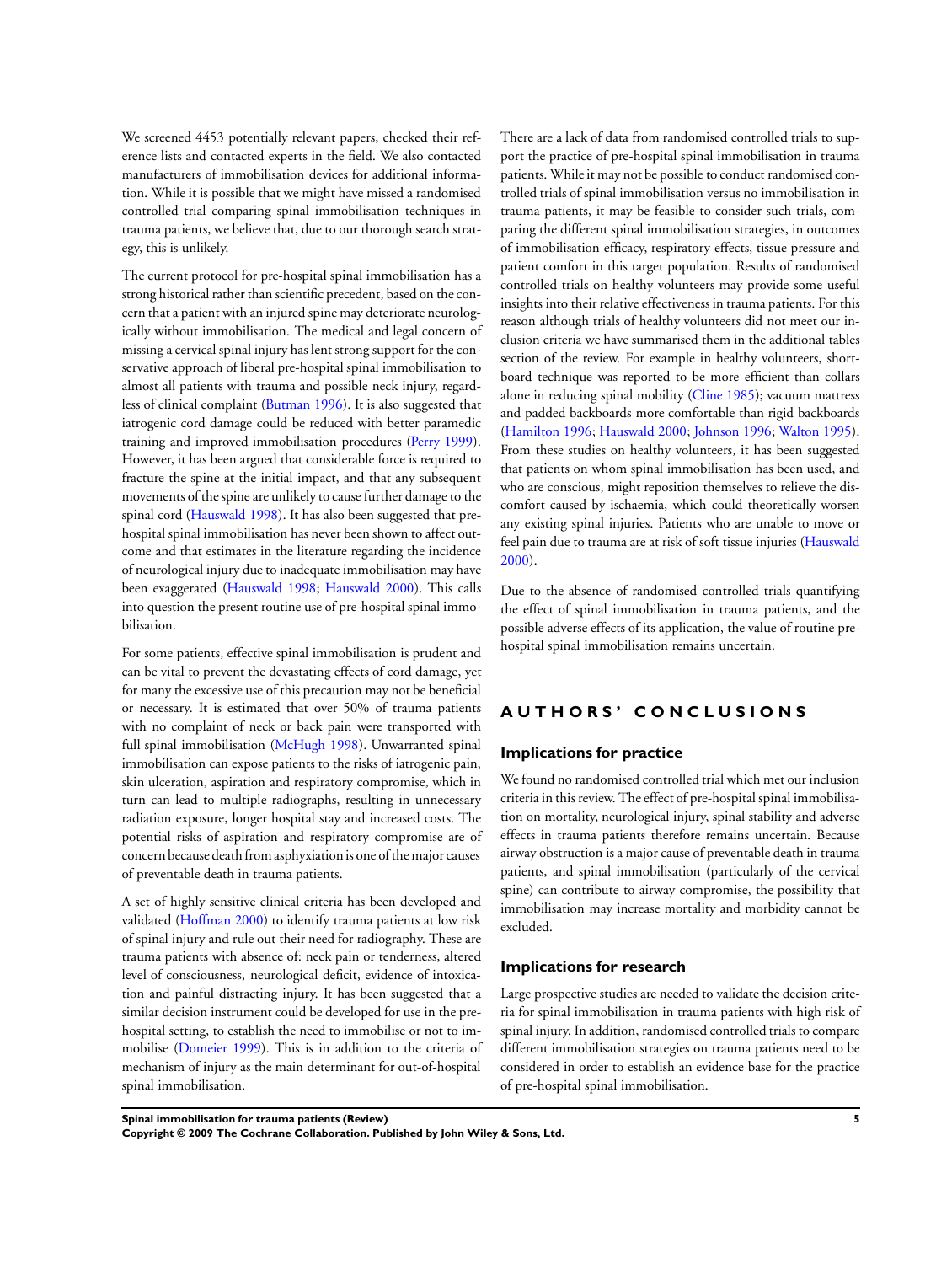# <span id="page-7-0"></span>**A C K N O W L E D G E M E N T S**

We thank D Mohan, C Mock, R Norton and M Varghese of the WHO Pre-hospital Trauma Care Steering Committee for their comments and advice on the review.

We also thank R Wentz and K Blackhall for help with the searching, and Dr Jegede for help identifying useful background papers.

Finally, thanks to the authors of background papers and manufacturers for supplying additional information.

### **R E F E R E N C E S**

### **References to studies excluded from this review**

#### **Black 1998** *{published data only}*

Black CA, Buderer NMF, Blaylock B, Hogan BJ. Comparative study of risk factors for skin breakdown with cervial orthotic devices: Philadelphia and Aspen. *Journal of Trauma Nursing* 1998;**5**(3):62–6.

### **Chan 1996** *{published data only}*

Chan D, Goldberg RM, Mason J, Chan L. Backboard versus mattress splint immobiliszation: a comparison of symptoms generated. *Journal of Emergency Medicine* 1996; **14**(3):293–8.

#### **Cline 1985** *{published data only}*

Cline JR, Scheidel E, Bigsby EF. A comparison of methods of cervical immobilization used in patient extrication and transport. *Journal of Trauma* 1985;**25**(7):649–53.

### **Cordell 1995** *{published data only}*

Cordell WH, Hollingsworth JC, Olinger ML, Stroman SJ, Nelson DR. Pain and tissue-interface pressures during spine-board immobilization. *Annals of Emergency Medicine* 1995;**26**(1):31–6.

#### **Delbridge 1993** *{published data only}*

Delbridge TR, Auble TE, Garrison HG, Menegazzi JJ. Discomfort in healthy volunteers immobilized on wooden backboards and vacuum mattress splints. *Prehospital & Disaster Medicine* 1993;**8**(3 Suppl):S63.

#### **Graziano 1987** *{published data only}*

Graziano AF, Scheidel EA, Cline JR, Baer LJ. A radiographic comparison of prehospital cervical immobilization methods. *Annals of Emergency Medicine* 1987;**16**(10):1127–31.

#### **Hamilton 1996** *{published data only}*

Hamilton RS, Pons PT. The efficacy and comfort of fullbody vacuum splints for cervical-spine immobilization. *Journal of Emergency Medicine* 1996;**14**(5):553–9.

#### **Hauswald 2000** *{published data only}*

Hauswald M, Hsu M, Stockoff C. Maximising comfort and minimizing ischemia: a comparison of four methods of spinal immobilisation. *Prehospital Emergency Care* 2000;**4**: 250–2.

#### **Spinal immobilisation for trauma patients (Review) 6**

**Copyright © 2009 The Cochrane Collaboration. Published by John Wiley & Sons, Ltd.**

#### **Jedlicka 1999** *{published data only}*

Jedlicka DS. A comparison of the effects of two methods of spinal immobilization on respiratory effort in the older adult. *Dissertation Abstracts International* 1999;**58-05B**: 2354.

#### **Johnson 1996** *{published data only}*

Johnson DR, Hauswald M, Stockhoff C. Comparison of a vacuum splint device to a rigid backboard for spinal immobilization. *American Journal of Emergency Medicine* 1996;**14**(4):369–72.

#### **Lerner 1998** *{published data only}*

Lerner EB, Billittier AJ 4th, Moscati RM. The effects of neutral positioning with and without padding on spinal immobilization of healthy subjects. *Prehospital Emergency Care* 1998;**2**(2):112–6.

#### **Lunsford 1994** *{published data only}*

Lunsford TR, Davidson M, Lunsford BR. The effectiveness of four contemporary cervical orthoses in restricting cervical motion. *Journal of Prosthetics and Orthotics* 1994;**6**(4):93–9.

#### **Manix 1995a** *{published data only}*

Manix T, Gunderson MR, Garth GC. Comparison of prehospital cervical immobilization devices using video and electromyography. *Prehospital Disaster Medicine* 1995;**10**  $(4):232-8.$ 

#### **Manix 1995b** *{published data only}*

Manix T. How effective are body-to-board strapping techniques?. *Journal of Emergency Medical Services* 1995;**20**  $(6):44-50.$ 

# **Mazolewski 1994** *{published data only}*

Mazolewski P, Manix T. The effectiveness of strapping techniques in spinal immobilization. *Annals of Emergency Medicine* 1994;**23**(6):1290–5.

### **Perry 1999** *{published data only}*

Perry SD, McLellan B, McIlroy WE, Maki BE, Schwartz M, Fernie GR. The efficacy of head immobilization techniques during simulated vehicle motion. *Spine* 1999;**24**(17): 1839–44.

#### **Totten 1999** *{published data only}*

Totten VY, Sugarman DB. Respiratory effects of spinal immobilization. *Prehospital Emergency Care* 1999;**3**(4): 347–52.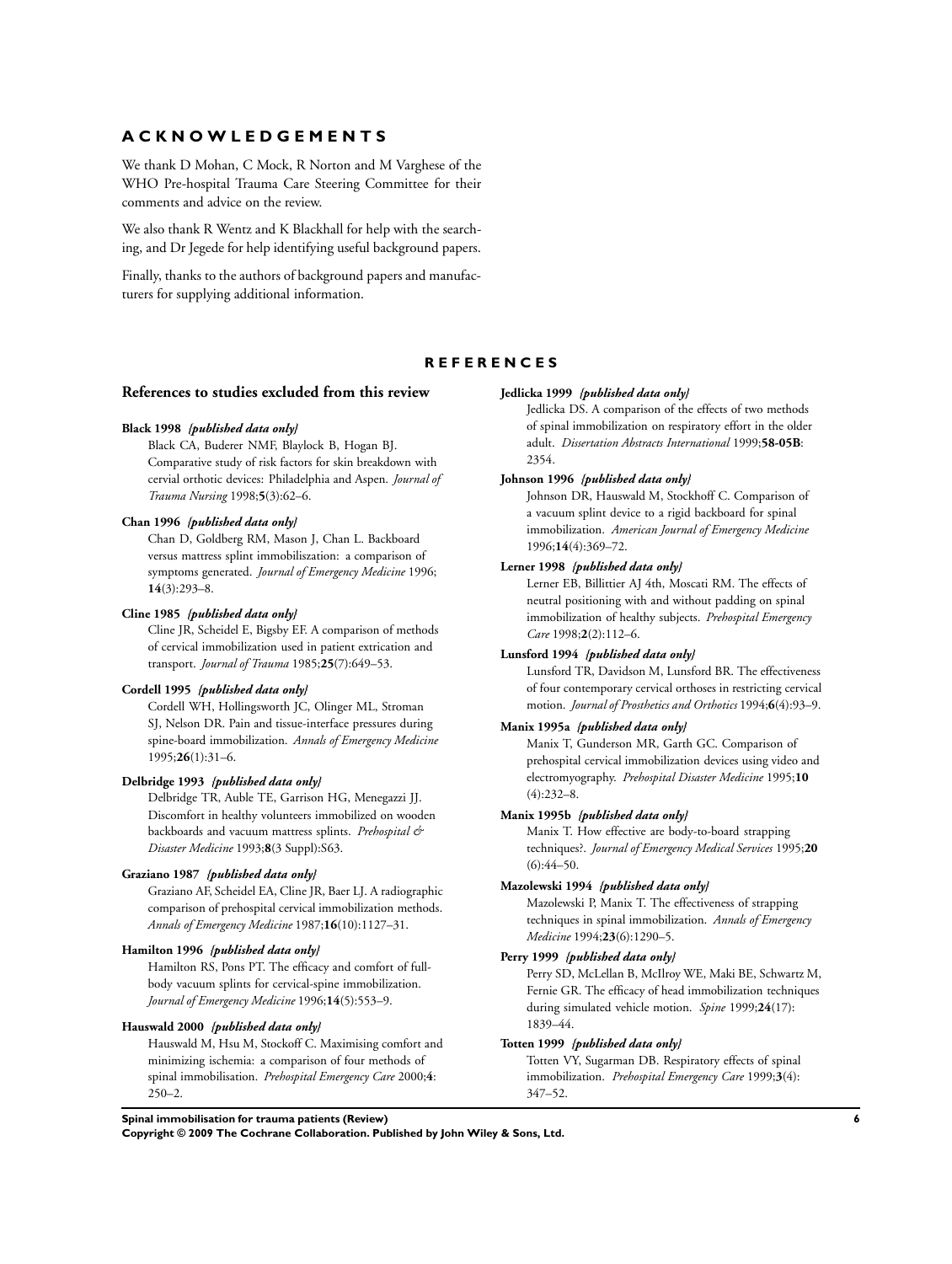### **Walton 1995** *{published data only}*

Walton R, DeSalva JF, Ernst AA, Shahane A. Padded vs unpadded spine board for cervical spine immobilization. *Academic Emergency Medicine* 1995;**2**(8):725–8.

# **Additional references**

### **ACS 1997**

American College of Surgeons. *Advanced trauma Life Support Program for Doctors*. 6th Edition. Chicago: American College of Surgeons, 1997.

#### **Advanced LS 1993**

Advanced LS. *Advanced Paediatric Life Support*. Vol. **1st edn**, London: BMJ Publishing Group, 1993.

#### **Altman 1996**

Altman DG, Bland JM. Detecting skewness from summary information. *BMJ* 1996;**313**:1200.

#### **Burney 1993**

Burney RE, Maio RF, Maynard F, Karunas R. Incidence, characteristics, and outcomes of spinal cord injury at trauma centers in North America. *Archives of Surgery* 1993;**128**: 596–9.

#### **Butman 1996**

Butman A, Schelble DT, Vomacka RW. The relevance of the occult cervical spine controversy and mechanism of injury to prehospital protocols: a review of the issues and literature. *Prehospital Disaster Medicine* 1996;**11**:228–33.

#### **Davies 1996**

Davies G, Deakin A, Wilson A. The effect of a rigid collar on intracranial pressure. *Injury* 1996;**27**(9):647–9.

### **Davis 1993**

Davis JW, Phreaner DL, Hoyt DB, Mackersie RC. The etiology of missed spine injuries. *Journal of Trauma* 1993; **34**(3):342–6.

#### **Domeier 1999**

Domeier RM. NAEMSP Position Paper: Indications for prehospital spinal immobilisation. *Prehospital Emergency Care* 1999;**3**:251–3.

#### **Hauswald 1998**

Hauswald M, Ong G, Tandberg D, Omar Z. Out-ofhospital spinal immobilisation: its effect on neurologic injury. *Academic Emergency Medicine* 1998;**5**(3):214–9.

#### **Hewitt 1994**

Hewitt S. Skin necrosis caused by a semi-rigid cervical collar in a ventilated patient with multiple injuries. *Injury* 1994; **25**:323–4.

#### **Hoffman 2000**

Hoffman JR, Mower WR, Wolfson AB, Todd KH, Zucker M. Validity of a set of clinical criteria to rule out injury to the cervical spine in patients with blunt trauma. *New England Journal of Medicine* 2000;**343**:94–9.

#### **Houghton 1996**

Houghton DJ, Curley JW. Dysphagia caused by a hard cervical collar. *British Journal of Neurosurgery* 1996;**10**: 501–2.

#### **McHugh 1998**

McHugh TP, Taylor JP. Unnecessary out-of-hospital use of full spinal immobilsation. *Academic Emergency Medicine* 1998;**5**:278–80.

#### **Miller 1994**

Miller TR, et al.Costs of head and neck injury and a costbenefit analysis of bicycle helmets. In: Levine RS editor(s). *Head and Neck Injury*. New York: Society of Automotive Engineering, 1994:211–40.

### **Orledge 1998**

Orledge JD, Pepe PE. Out-of-hospital Spinal Immobilization: Is It Really Necessary?. *Academic Emergency Medicine* 1998;**5**(3):203–4.

#### **Schulz 1995**

Schulz KF, Chalmers I, Hayes RJ, Altman D. Empirical evidence of bias. Dimensions of methodological quality associated with estimates of treatment effects in controlled trials. *Journal of the American Medical Association* 1995;**273** (5):408–12.

#### **SCI Center 1998**

The National Spinal Cord Injury Statistical Center. *Spinal cord Injury: facts and figures at a glance*. Birmingham, Alabama: University of Alabama at Birmingham National Spinal Injury Center, 1998.

#### **Wang 1990**

Wang D, Wu X, Shi G, Wang Y. China's first total care unit for the spinal cord injured. *Paraplegia* 1990;**28**:318–20. ∗ *Indicates the major publication for the study*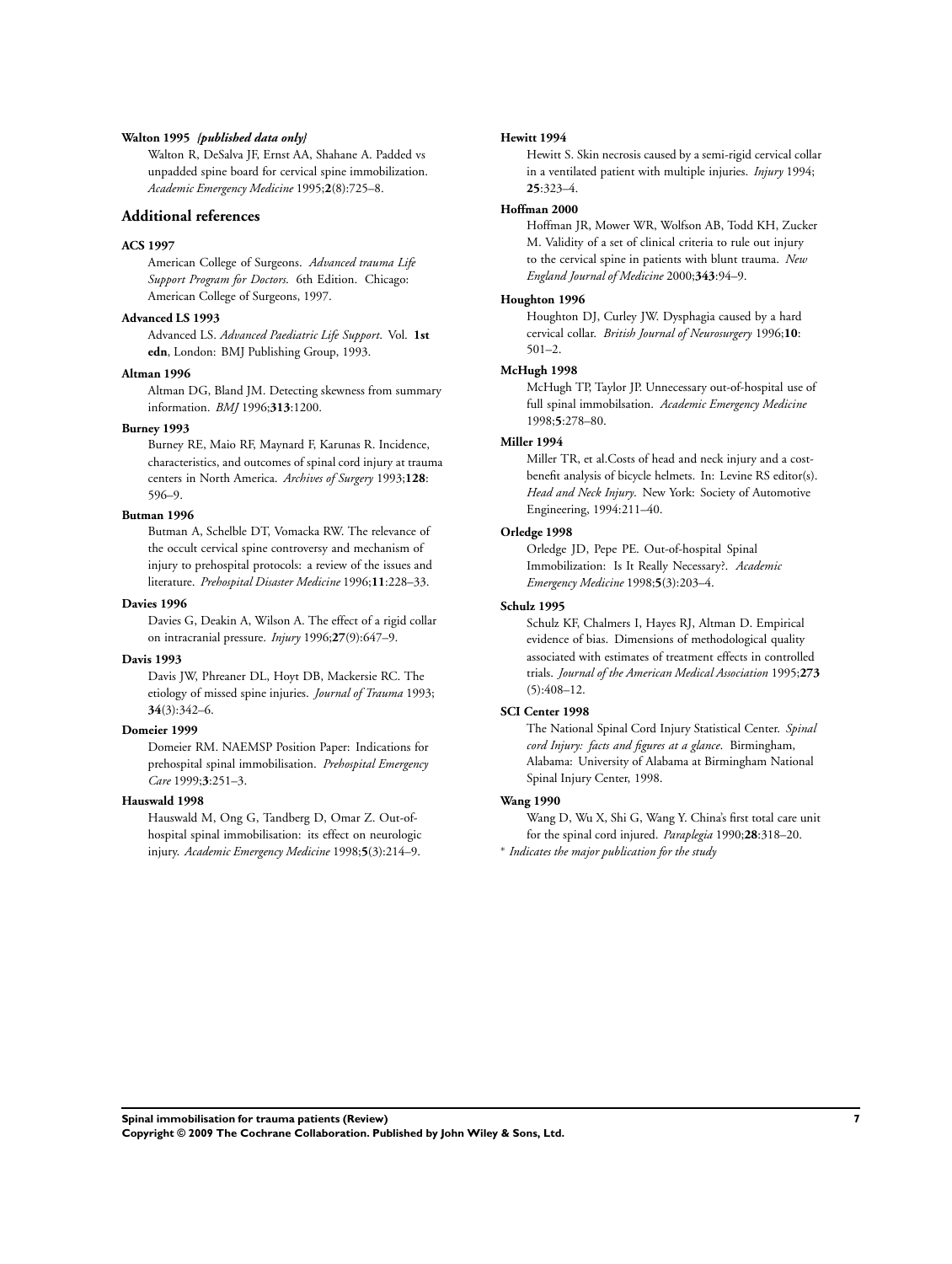# <span id="page-9-0"></span>**CHARACTERISTICS OF STUDIES**

# **Characteristics of excluded studies** *[ordered by study ID]*

| Study             | Reason for exclusion                  |
|-------------------|---------------------------------------|
| <b>Black 1998</b> | Participants were healthy volunteers. |
| Chan 1996         | Participants were healthy volunteers. |
| Cline 1985        | Participants were healthy volunteers. |
| Cordell 1995      | Participants were healthy volunteers. |
| Delbridge 1993    | Participants were healthy volunteers. |
| Graziano 1987     | Participants were healthy volunteers. |
| Hamilton 1996     | Participants were healthy volunteers. |
| Hauswald 2000     | Participants were healthy volunteers. |
| Jedlicka 1999     | Participants were healthy volunteers. |
| Johnson 1996      | Participants were healthy volunteers. |
| Lerner 1998       | Participants were healthy volunteers. |
| Lunsford 1994     | Participants were healthy volunteers. |
| Manix 1995a       | Participants were healthy volunteers. |
| Manix 1995b       | Participants were healthy volunteers. |
| Mazolewski 1994   | Participants were healthy volunteers. |
| Perry 1999        | Participants were healthy volunteers. |
| Totten 1999       | Participants were healthy volunteers. |
| Walton 1995       | Participants were healthy volunteers. |

**Spinal immobilisation for trauma patients (Review) 8**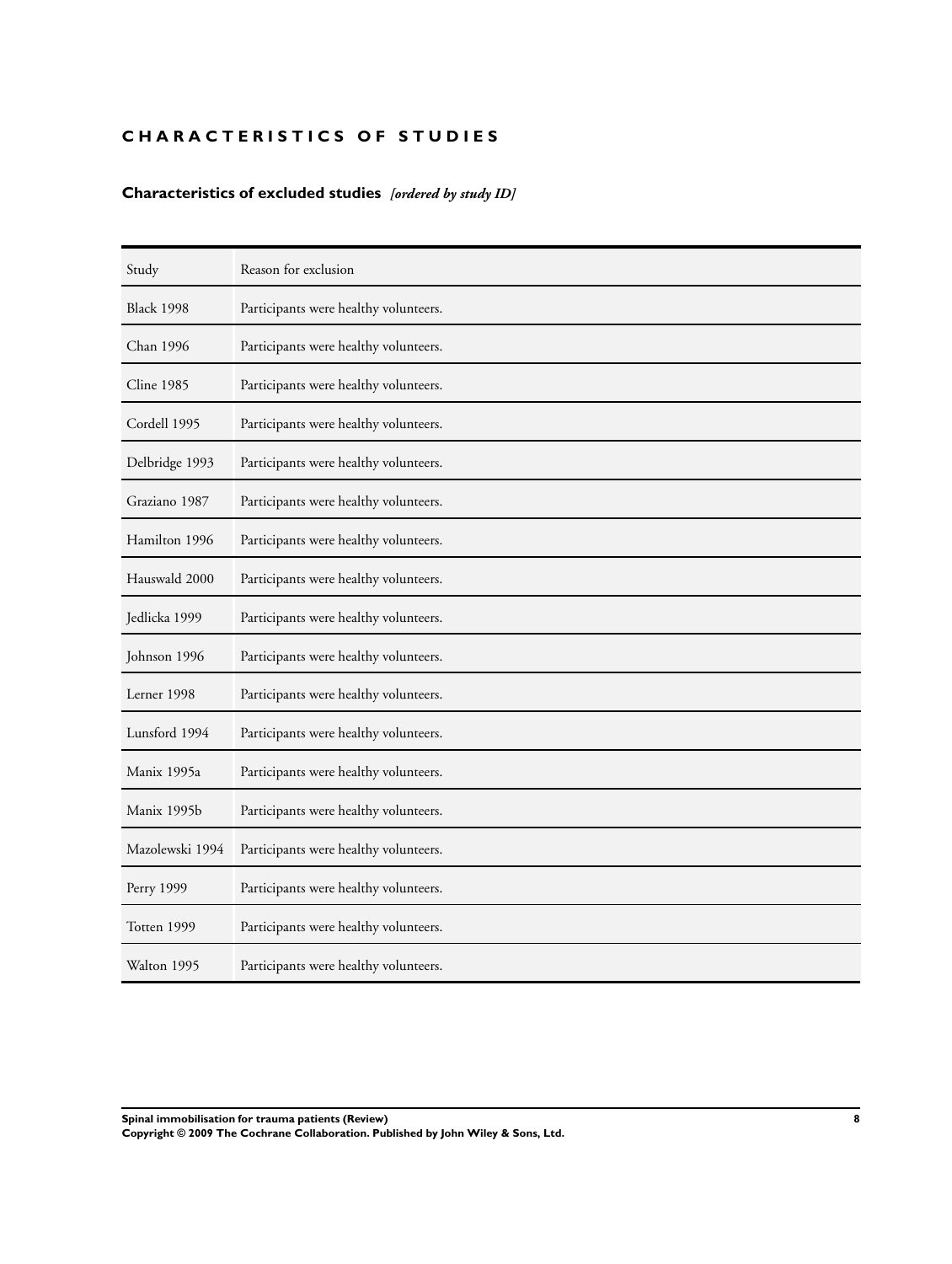# <span id="page-10-0"></span>**D A T A A N D A N A L Y S E S**

This review has no analyses.

# **A D D I T I O N A L T A B L E S**

#### **Table 1. Previous search strategies May 2003**

#### **May 2003**

Cochrane Central Register of Controlled Trials (CENTRAL 2003,issue 2) 1. SPINE:TI or SPINAL:TI or CERVIX:TI or CERVICAL:TI or LUMBAR:TI or THORA\*:TI or NECK:TI or WHIPLASH:TI 2. IMMOBILI\*:TI or STABILI\*:TI or STABLE:TI or COLLAR\*:TI or BACKBOARD:TI or SPLINT\*:TI or BOARD\*:TI or STRAPPING:TI or STRAPPED:TI 3. HEADBLOCK:TI or SANDBAG:TI or ORTHOSIS:TI or ORTHOTIC:TI or BRACE\*:TI 4. (#1 and #2) or #3 MEDLINE (1966-2003.5) 1. explode spine/ all subheadings 2. explode spinal injuries/ all subheadings 3.explode spinal cord injuries/ all subheadings 4. spine or spinal or cervix or cervical or lumbar or thora\* 5. neck or whiplash 6. #1 or #2 or #3 or #4 or #5 7. immobili\* or mobility 8. explode immobilization/ all subheadings 9. stabili\* 10. collar\* 11. backboard\* or vacuum splint\* or neutral position or strapping or strapped or straps or spine board\* or tapes or taping 12. headblock\* or sandbag\* or (kendrick in ti,ab) or orthosis 13. orthotic 14. brace\* 15. spine board\* or splint\* 16. #7 or #8 or #9 or #10 or #11 or #12 or #13 or #14 or #15 17. log rol\* 18. #16 or #17 19. #18 and #6 20. controlled clinical trial\* or randomi\* or explode research design / all subheadings or double blind or placebo or meta-analysis or metaanalys\* or (clinical trial in pt) 21. #19 and #20

## EMBASE (1966-2003.4)

- 1. explode spine/ all subheadings
- 2. explode "spinal-cord-injury"/ all subheadings
- 3. "cervical-spine-injury"/ all subheadings
- 4. explode "spine-injury"/ all subheadings
- 5. spine or spine or cervix or cervical or lumbar or thora\*
- 6. neck or whiplash
- 7. #1 or #2 or #3 or #4 or #5 or #6
- 8. immobil\* or mobility
- 9. stabili\* or stable or collar\*

# **Spinal immobilisation for trauma patients (Review) 9**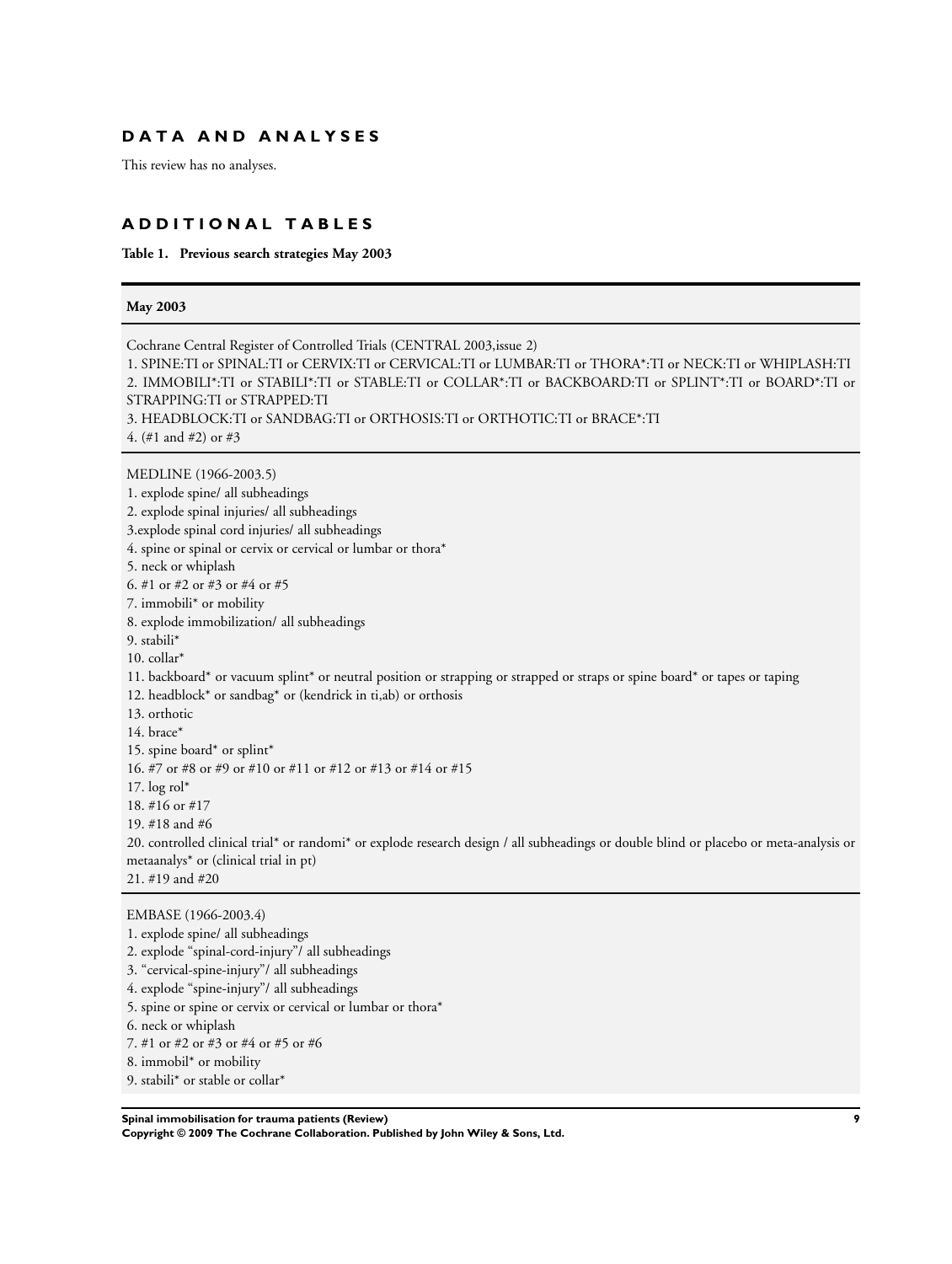#### <span id="page-11-0"></span>**Table 1. Previous search strategies May 2003** (*Continued)*

10. backboard\* or vacuum splint\* or neutral position\* or strapping or strapped or straps or spine board\* or tapes or taping

11. headblock\* or sandbag\* or (kendrick in ti,ab) or orthodos\* or orthotic\* or brace\*

12. spine board or splint\* or halo

13. #8 or #9 or #10 or #11 or #12

14. #7 and #13

15. trial\* or randomi\*

16. double blind or placebo\*

- 17. meta-analys\* or metaanalys\*
- 18. explode clinical trial/ all subheading
- 19. explode controlled study/ all subheadings

20. control\*

- 21. #15 or #16 or #17 or #18 or #19 or #20
- 22. #21 and #14

23. human in de

24. nonhuman in de

25. #24 not (#24 and #23) \*

26. #22 not #25

## CINAHL (1982-2000.3)

1. (spine or spine or cervix or cervical or lumbar or thora\*) in ti,ab,de

2. (neck or whiplash) in ti,ab,de

3. (immobil\* or mobility) in ti,ab,de

4. (stabili\* or stable or collar\*) in ti,de,ab

5. (backboard\* or vacuum splint\* or neutral position\* or strapping or strapped or straps or spine board\* or tapes or taping) in ti,de, ab

6. (headblock\* or sandbag\* or (kendrick in ti,ab) or orthodos\* or orthotic\* or brace\*) in ti,ab,de

7. (spine board or splint\* or halo) in ti,de,ab

8. (trial\* or randomi\* or double blind or placebo\*) in ti,ab,de

9. (meta-analys\* or metaanalys\* or control\*) in de,ti,ab

10. #1 or #2

11. #3 or #4 or #5 or #6 or #7

12. #8 or #9 \*

13. #10 and #11 and #12

## **Table 2. Table of randomised controlled trials on healthy volunteers**

| <b>Authors</b>    | Title                                                                                                                                               | Type of study | Participants | Intervention                                                                         | Outcome mea- Results<br>sures |                                                                                                                                                                                   |
|-------------------|-----------------------------------------------------------------------------------------------------------------------------------------------------|---------------|--------------|--------------------------------------------------------------------------------------|-------------------------------|-----------------------------------------------------------------------------------------------------------------------------------------------------------------------------------|
| <b>Black 1998</b> | Compara-<br>tive study of risk controlled trial<br>factors for skin<br>breakdown with<br>cervical<br>orthotic devices:<br>Philadelphia and<br>Aspen | Randomised    | unteers      | 20 healthy vol- Philadelphia col- Skin breakdown<br>lar<br><b>VS</b><br>Aspen Collar |                               | significant<br>N <sub>o</sub><br>$dif-$<br>ference in occip-<br>ital pressure and<br>skin temperature<br>between collars.<br>Significant<br>increase in rela-<br>tive skin humid- |

**Spinal immobilisation for trauma patients (Review) 10**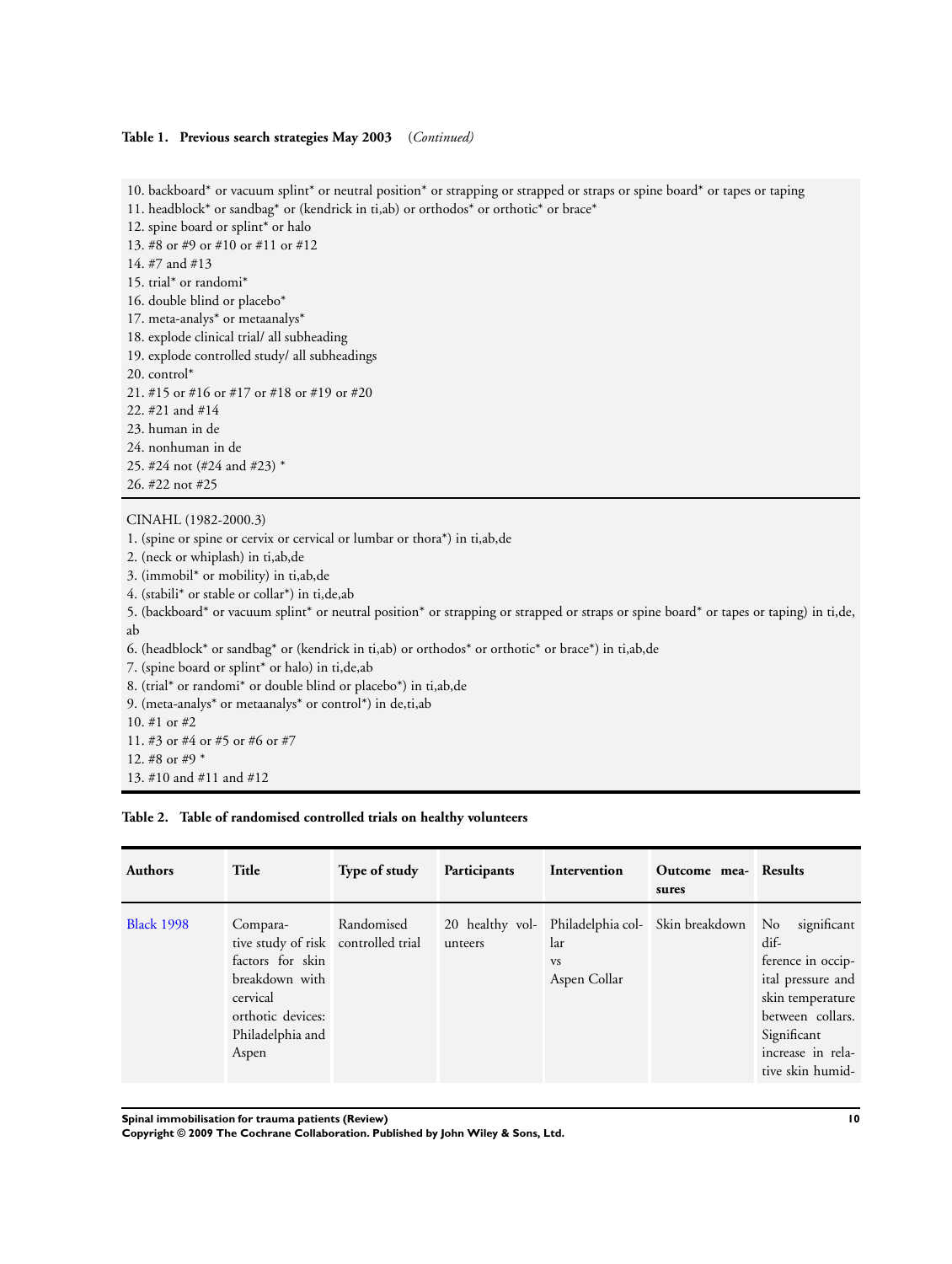|  |  | Table 2. Table of randomised controlled trials on healthy volunteers (Continued) |  |
|--|--|----------------------------------------------------------------------------------|--|
|--|--|----------------------------------------------------------------------------------|--|

|                   |                                                                                                                                    |                                |                            |                                                                                                                                                                                                                                                                                                                                               |                                                                          | ity with Philadel-<br>Collar<br>phia<br>(P<0.001)                                                                                                                    |
|-------------------|------------------------------------------------------------------------------------------------------------------------------------|--------------------------------|----------------------------|-----------------------------------------------------------------------------------------------------------------------------------------------------------------------------------------------------------------------------------------------------------------------------------------------------------------------------------------------|--------------------------------------------------------------------------|----------------------------------------------------------------------------------------------------------------------------------------------------------------------|
| <b>Chan 1996</b>  | Compara-<br>tive study of risk<br>factors for skin<br>breakdown with<br>cervical<br>orthotic devices:<br>Philadelphia and<br>Aspen | Randomised<br>controlled trial | 37 healthy vol-<br>unteers | StifNeck collar + Pain<br>Standard back-<br>board<br><b>VS</b><br>StifNeck collar +<br>Vacuum<br>mattress splint                                                                                                                                                                                                                              |                                                                          | Sub-<br>jects significantly<br>more likely to<br>complain of pain<br>immo-<br>when<br>bilised on a back-<br>board than on a<br>vacuum mattress<br>splint $(P<0.001)$ |
| <b>Cline 1985</b> | Compara-<br>tive study of risk<br>factors for skin<br>breakdown with<br>cervical<br>orthotic devices:<br>Philadelphia and<br>Aspen | Randomised<br>controlled trial | unteers                    | 97 healthy vol- Philadelphia col- Im-<br>lar<br><b>VS</b><br>Philadelphia col-<br>lar + short board<br><b>VS</b><br>Hare extrication<br>collar<br><b>VS</b><br>Hare<br>extrication collar<br>+ short board<br><b>VS</b><br>rigid plastic col-<br>lar<br><b>VS</b><br>rigid plastic col-<br>lar + short board<br><b>VS</b><br>short board only | mobilisation ef-<br>ficacy measured<br>radiographically                  | Signif-<br>icant reduction<br>in spinal mobil-<br>ity with the short<br>board technique<br>(P<0.001)                                                                 |
| Cordell 1995      | Pain and tissue-<br>interface<br>pressures during<br>spine-board im-<br>mobilisation                                               | Randomised<br>controlled trial | unteers                    | 20 healthy vol- Collar + Spine Pain<br>mattress<br>VS<br>Col-<br>lar + Spine board<br>without mattress                                                                                                                                                                                                                                        | board with air Contact pressure                                          | Significant<br>increase in pain<br>and tissue-inter-<br>face pressures on<br>spine<br>board<br>without air mat-<br>tress $(P<0.05)$                                  |
| Graziano 1987     | radio-<br>A<br>graphic compar-<br>ison of prehos-<br>pital cervical im-<br>mobilisation<br>methods                                 | Randomised<br>controlled trial | 45 healthy vol-<br>unteers | StifNeck Collar<br><b>VS</b><br>Short<br>board<br>technique<br><b>VS</b><br>Kendrick Extri-                                                                                                                                                                                                                                                   | Degree of im-<br>mobilisation ef-<br>ficacy measured<br>radiographically | Significant<br>increase in cervi-<br>cal immobilisa-<br>tion efficacy with<br>the Kendrick Ex-<br>trication Collar                                                   |

**Spinal immobilisation for trauma patients (Review) 11**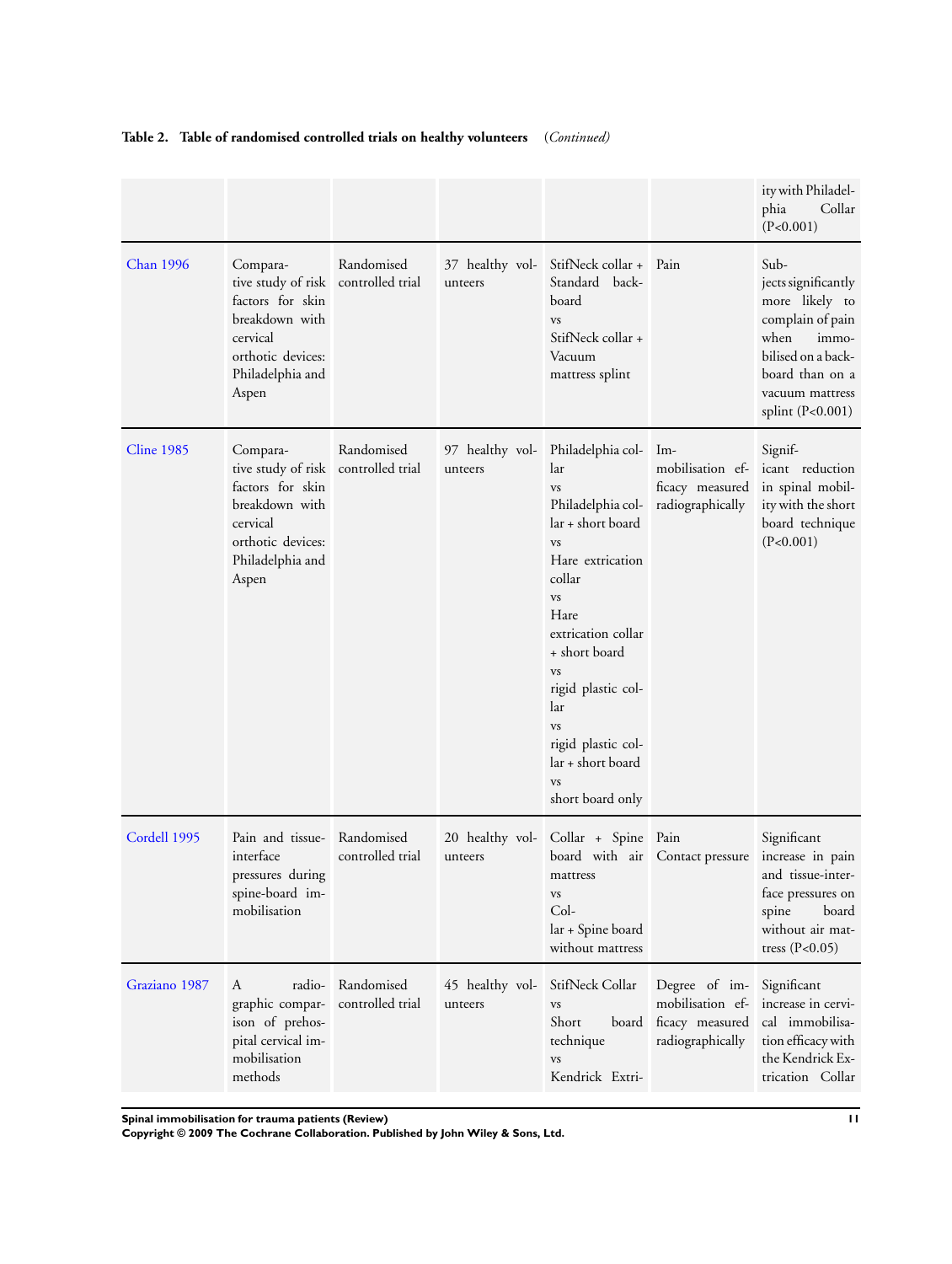|               |                                                                                                                                                      |                                |                            | cation Device<br><b>VS</b><br><b>Extrication Plus-</b><br>One                                                                                                            |                                                                   | and the Extri-<br>cation Plus-One<br>(P<0.05)                                                                                                                                                                                                                                                                                                             |
|---------------|------------------------------------------------------------------------------------------------------------------------------------------------------|--------------------------------|----------------------------|--------------------------------------------------------------------------------------------------------------------------------------------------------------------------|-------------------------------------------------------------------|-----------------------------------------------------------------------------------------------------------------------------------------------------------------------------------------------------------------------------------------------------------------------------------------------------------------------------------------------------------|
| Hamilton 1996 | The efficacy and Randomised<br>comfort of full-<br>body<br>vacuum<br>splints for cervi-<br>cal immobilisa-<br>tion                                   | controlled trial               | 26 healthy vol-<br>unteers | Stifneck collar +<br>backboard<br><b>VS</b><br>Backboard<br><b>VS</b><br>Stifneck collar +<br>vacuum splint<br><b>VS</b><br>Vacuum splint                                | Degree of im-<br>mobilisation ef-<br>ficacy and com-<br>fort      | Significant<br>increase in im-<br>mobilisation ef-<br>ficacy and com-<br>fort with the vac-<br>uum splint $(P<0$ .<br>05)                                                                                                                                                                                                                                 |
| Johnson 1996  | Comparison of a Randomised<br>vacuum<br>splint device to a<br>rigid backboard<br>for spinal immo-<br>bilisation                                      | controlled trial               | 30<br>students             | paramedic Collar + vacuum Degree of immo-<br>splint<br><b>VS</b><br>Collar + back- application<br>board<br><b>VS</b><br>Vacuum<br>splint<br>only<br>VS<br>Backboard only | bilisation, com-<br>fort and speed of                             | No<br>significant<br>difference in de-<br>gree of immobil-<br>isation<br>with the vacuum<br>splint and the<br>backboard, with<br>or without col-<br>lar.<br>Significant faster<br>application<br>with the vacuum<br>splint than the<br>backboard (P<0.<br>$001$ ).<br>Significant<br>improvement in<br>comfort with the<br>Vacuum splint<br>$(P<0.001)$ . |
| Lerner 1998   | The<br>effects of neu- controlled trial<br>tral positioning<br>with and with-<br>out padding on<br>spinal immobili-<br>sation of healthy<br>subjects | Randomised                     | unteers                    | 39 healthy vol- Collar + back- Incidence<br>board with oc- severity of pain<br>cipital padding<br><b>VS</b><br>Col-<br>lar + backboard<br>without occipital<br>padding   | and No                                                            | $sig-$<br>nificant decrease<br>in incidence and<br>severity<br>of pain between<br>padded and un-<br>padded wooden<br>backboard                                                                                                                                                                                                                            |
| Lunsford 1994 | The effectiveness<br>four con-<br>of<br>temporary cervi-<br>cal orthosis in re-                                                                      | Randomised<br>controlled trial | 10 healthy vol-<br>unteers | No collar<br><b>VS</b><br>Philadelphia col-<br>lar                                                                                                                       | Degree of cervi-<br>cal motion mea-<br>sured with video<br>frames | Significant<br>reduced motion<br>with each ortho-<br>sis than 'no or-                                                                                                                                                                                                                                                                                     |

**Spinal immobilisation for trauma patients (Review) 12**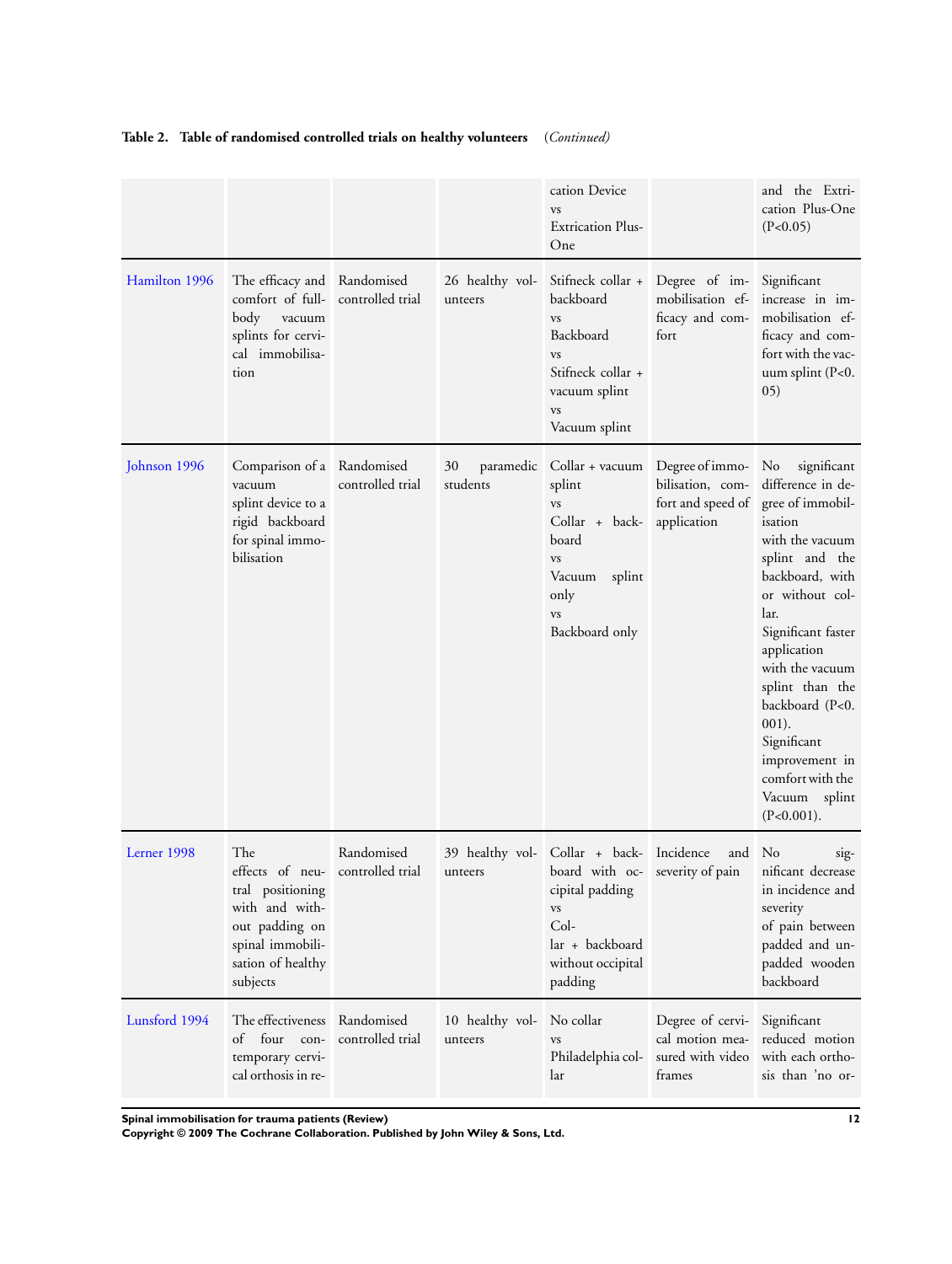|                | stricting cervical<br>motion                                                                                                    |                                |                                        | <b>VS</b><br>Miami J collar<br><b>VS</b><br>Malibu collar<br><b>VS</b><br>Newport collar                                                                                                |                                                                         | thosis' $(P<0.05)$ .<br>Significant more<br>restriction<br>in mobility with<br>the Malibu collar<br>(P<0.05)                                                                                                                                                          |
|----------------|---------------------------------------------------------------------------------------------------------------------------------|--------------------------------|----------------------------------------|-----------------------------------------------------------------------------------------------------------------------------------------------------------------------------------------|-------------------------------------------------------------------------|-----------------------------------------------------------------------------------------------------------------------------------------------------------------------------------------------------------------------------------------------------------------------|
| Perry 1999     | The efficacy of Randomised<br>head immobili-<br>sation<br>techniques dur-<br>ing simulated ve-<br>hicle motion                  | controlled trial               | 6 healthy volun-<br>teers              | StifNeck collar +<br>roller towel +<br>fracture board<br><b>VS</b><br>StifNeck collar +<br>headbed + frac-<br>ture board<br><b>VS</b><br>StifNeck collar +<br>wedge + fracture<br>board | Efficacy of head<br>immobilisation<br>techniques                        | effect<br>N <sub>o</sub><br>in<br>eliminating head<br>movements with<br>any of these tech-<br>niques                                                                                                                                                                  |
| Totten 1999    | Respi-<br>ratory effects of<br>spinal immobili-<br>sation                                                                       | Randomised<br>crossover trial  | unteers                                | 39 healthy vol- Vacuum collar + Respiratory<br>vacuum mattress<br><b>VS</b><br>StifNeck collar +<br>wooden board                                                                        | effects                                                                 | Significant respi-<br>ratory restriction<br>with whole-body<br>spinal immobili-<br>sation compared<br>with<br>baseline<br>$(P<0.001)$ .<br>significant<br>No<br>difference in res-<br>piratory restric-<br>tion with both<br>wooden<br>board and vac-<br>uum mattress |
| Delbridge 1993 | Discomfort<br>in healthy volun-<br>teers<br>immobilised on<br>wooden<br>backboards and<br>vacuum mattress<br>splints (Abstract) | Randomised<br>controlled trial | 12 healthy vol- Wooden<br>unteers      | backboard<br><b>VS</b><br>Vacuum<br>mattress splint                                                                                                                                     | Degree of dis-<br>comfort                                               | Significantly less<br>discomfort with<br>vacuum mattress<br>splints $(P<0.05)$                                                                                                                                                                                        |
| Walton 1995    | Padded<br><b>VS</b><br>unpadded spine<br>board for cervi-<br>cal spin immo-<br>bilisation                                       | Randomised<br>controlled trial | 30 healthy vol- Foam-padded<br>unteers | spine board<br><b>VS</b><br>Unpadded spine<br>board                                                                                                                                     | Comfort<br>Immobilisation<br>efficacy<br>Sacral tissue oxy-<br>genation | Significantly less<br>discom-<br>fort with padded<br>spine board $(P=$<br>$0.024$ ).<br>No<br>signifi-                                                                                                                                                                |

**Spinal immobilisation for trauma patients (Review) 13**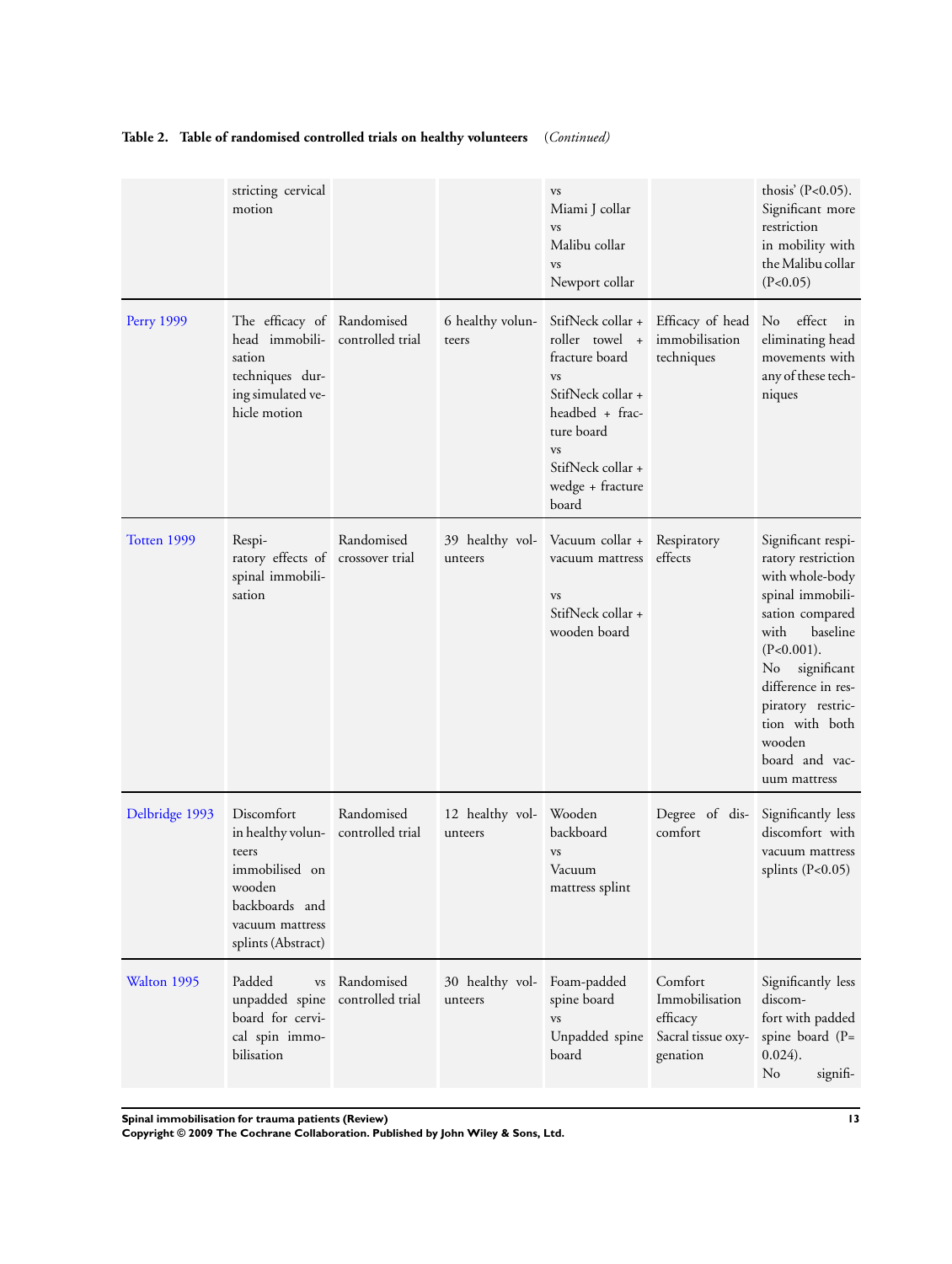|                    |                                                                                                                                                  |                                |                              |                                                                                                                                                                                       |                                                                                                                                                                         | cant difference in<br>cervical range of<br>motion.<br>No<br>signifi-<br>cant difference in<br>sacral tissue oxy-<br>genation. |
|--------------------|--------------------------------------------------------------------------------------------------------------------------------------------------|--------------------------------|------------------------------|---------------------------------------------------------------------------------------------------------------------------------------------------------------------------------------|-------------------------------------------------------------------------------------------------------------------------------------------------------------------------|-------------------------------------------------------------------------------------------------------------------------------|
| Mazolewski<br>1994 | The effectiveness<br>of<br>strap-<br>ping techniques<br>in spinal immo-<br>bilisation                                                            | Randomised<br>controlled trial | 19 healthy vol-<br>unteers   | 4 torso strapping<br>techniques                                                                                                                                                       | Backboards with Reduction in lat-<br>eral motion                                                                                                                        | Significant<br>improved lateral<br>motion<br>restriction<br>with addition of<br>abdominal straps<br>$(P<0.05)$ .              |
| Manix 1995a        | Compar-<br>ison of prehos-<br>pital cervical im-<br>mobilisation de-<br>vices using video<br>and electromyo-<br>graphy                           | Randomised<br>controlled trial | 20 healthy vol-<br>unteers   | Corrugated<br>board (A)<br><b>VS</b><br>Reusable<br>foam<br>board (B)<br><b>VS</b><br>Tape with towel<br>rolls(C)                                                                     | Relevant evalua-<br>tion criteria:<br>Motion restric-<br>tion<br>Ease of applica-<br>tion<br>Patient access<br>Environmental<br>testing<br>Radiolucency<br>Storage size | Signif-<br>icant motion re-<br>striction with A<br>and C compared<br>with $B(P<0.05)$                                         |
| Jedlicka 1999      | A comparison of Randomised<br>the effects of two<br>methods<br>of<br>spinal immobili-<br>sation on respira-<br>tory effort in the<br>older adult | controlled trial               | 57 older adult<br>volunteers | Full<br>wooden<br>backboard<br><b>VS</b><br>Vacuum immo-<br>bilizer device                                                                                                            | length Respiratory<br>effort                                                                                                                                            | Significant<br>increased respi-<br>ratory effort with<br>backboard (P<0.<br>05)                                               |
| Hauswald 2000      | A comparison of Randomised<br>the<br>of four methods<br>of spinal immo-<br>bilisation on is-<br>chaemic pain                                     | effects controlled trial       | 22 adult<br>volunteers       | Traditional<br>backboard<br>VS<br>Backboard<br>padded with a<br>folded blanket<br><b>VS</b><br>Backboard<br>padded with a 3-<br>cm gurney mat-<br>tress<br><b>VS</b><br>Backboard and | Ischaemic pain                                                                                                                                                          | Significant<br>increase in com-<br>fort with padded<br>backboards<br>(P<0.05)                                                 |

**Spinal immobilisation for trauma patients (Review) 14**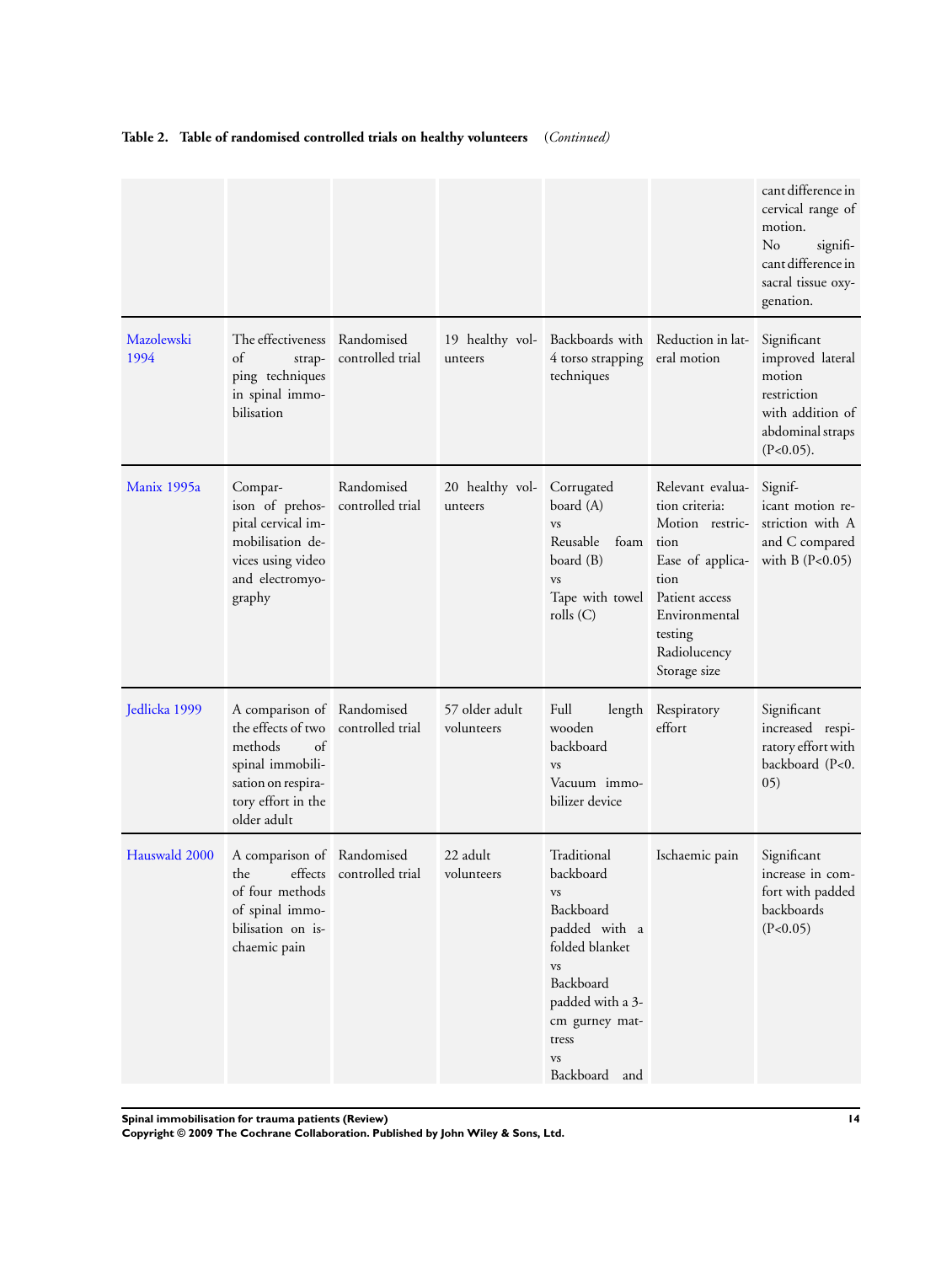<span id="page-16-0"></span>

|  |  | mattress padded<br>with     |  |
|--|--|-----------------------------|--|
|  |  | a 6-cm eggcrate<br>foam pad |  |

# **A P P E N D I C E S**

| Appendix I. Search strategy                                                                                                            |
|----------------------------------------------------------------------------------------------------------------------------------------|
| July 2007 update search strategies<br><b>INJURIES SPEICALISED REGISTER</b>                                                             |
| (spine or spinal) AND (immobile or immobilize or immobilization or stabili* or stable or brace or splint*)<br>MEDLINE 2007/June week 4 |
| 1.exp Spinal Injuries/                                                                                                                 |
| 2.exp Spinal Cord Injuries/                                                                                                            |
| 3.((spine or spinal or cervix or cervical or lumbar or thora\$) adj3 (injur\$ or trauma\$)).ab,ti.                                     |
| 4.whiplash.ab,ti.                                                                                                                      |
| $5.0r/1-4$                                                                                                                             |
| 6.exp Immobilization/                                                                                                                  |
| 7.exp Orthotic Devices/                                                                                                                |
| 8.(backboard\$ or vacuum splint\$ or neutral position or strapping or strapped or straps or spine board\$ or tapes or taping or log    |
| roll\$).ab,ti.                                                                                                                         |
| 9.(headblock\$ or sandbag\$).ab,ti.                                                                                                    |
| $10.0r/6-9$                                                                                                                            |
| 11.5 and 10                                                                                                                            |
| 12. (randomised or randomized or randomly or random order or random sequence or random allocation or randomly allocated or at          |
| random or controlled clinical trial\$).tw,hw.                                                                                          |
| 13.clinical trial.pt.                                                                                                                  |
| 14.12 or 13                                                                                                                            |
| 15.exp models, animal/                                                                                                                 |
| 16.exp Animals/                                                                                                                        |
| 17.exp Animal Experimentation/                                                                                                         |
| 18.exp Disease Models, Animal/                                                                                                         |
| 19.exp Animals, Laboratory/                                                                                                            |
| $20.0r/15-19$                                                                                                                          |
| 21.Humans/                                                                                                                             |
| 22.20 not 21                                                                                                                           |
| 23.14 not 22                                                                                                                           |
| 24.11 and 23                                                                                                                           |
| <b>EMBASE</b> 2007/ week 27                                                                                                            |
| 1.exp Spinal Cord Injury/                                                                                                              |
| 2.exp Spine Injury/                                                                                                                    |
| 3.((spine or spinal or cervix or cervical or lumbar or thora\$ or neck) adj5 (injur\$ or trauma\$)).ab,ti.                             |
| 4.whiplash.ab,ti.                                                                                                                      |
| $5.0r/1-4$                                                                                                                             |

**Spinal immobilisation for trauma patients (Review) 15**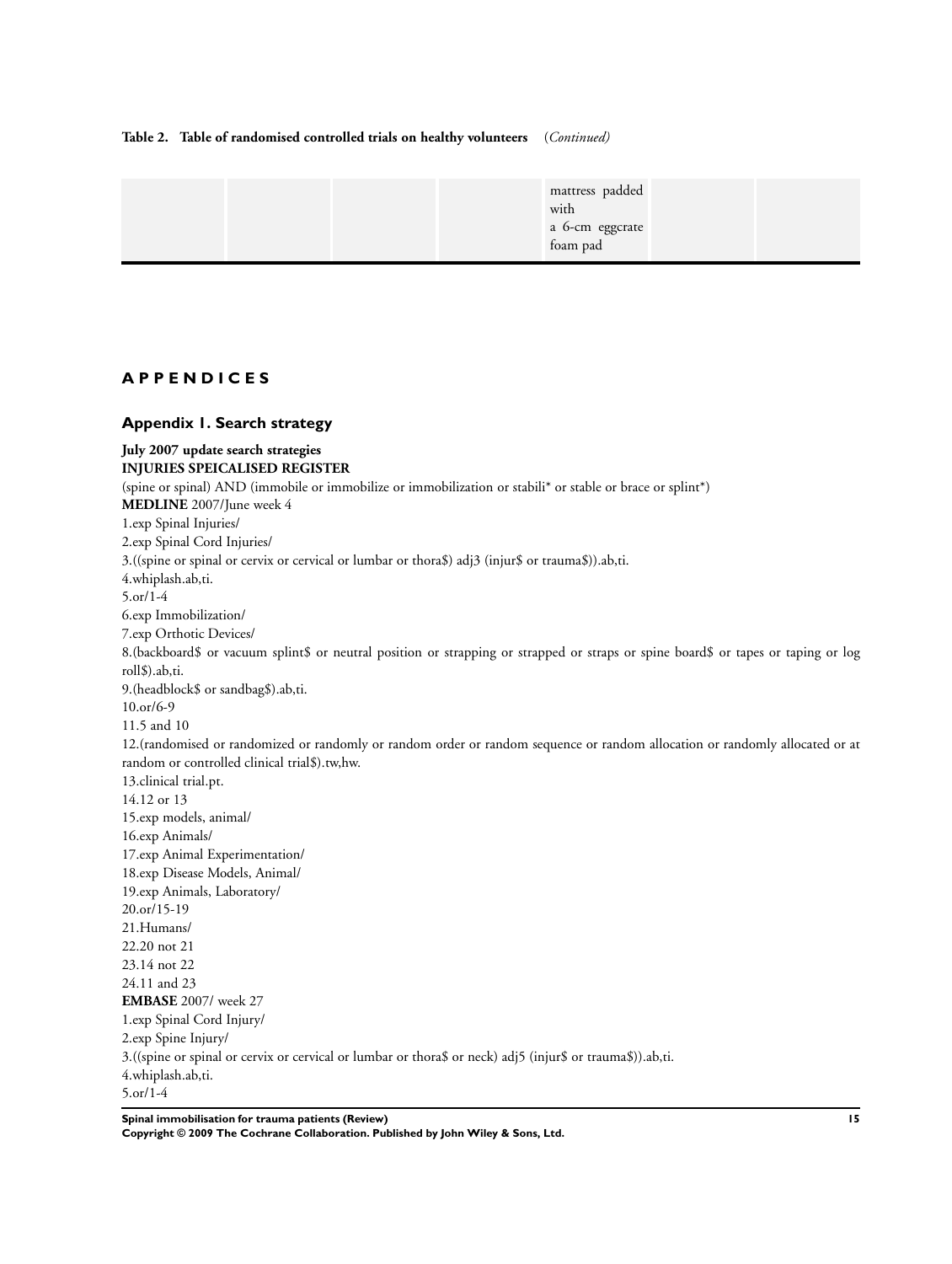6.exp IMMOBILIZATION/ 7.exp ORTHOTICS/ 8.(backboard\$ or vacuum splint\$ or neutral position or strapping or strapped or straps or spine board\$ or tapes or taping).ab,ti. 9.(headblock\$ or sandbag\$ or orthosis or orthotic or brace\$ or splint).ab,ti. 10.(immobili\$ or mobility or stabili\$ or collar\$ or log roll\$).ab,ti. 11.or/6-10 12.5 and 11 13.exp animal model/ 14.Animal Experiment/ 15.exp ANIMAL/ 16.exp Experimental Animal/ 17.13 or 14 or 15 or 16 18.Human/ 19.17 not 18 20.(randomised or randomized or randomly or random order or random sequence or random allocation or randomly allocated or at random or controlled clinical trial\$).tw,hw. 21.exp clinical trial/ 22.20 or 21 23.22 not 19 24.12 and 23 **Central** 2007, issue 2 and National Research Register 2007, issue 2 #1MeSH descriptor Spinal Injuries explode all trees #2MeSH descriptor Spinal Cord Injuries explode all trees #3injur\* and (spine or spinal or cervix or cervical or lumbar or thora\* or neck) #4trauma\* and (spine or spinal or cervix or cervical or lumbar or thora\* or neck) #5whiplash #6(#1 OR #2 OR #3 OR #4 OR #5) #7MeSH descriptor Immobilization explode all trees #8MeSH descriptor Orthotic Devices explode all trees #9immobili\* or mobility or stabili\* or collar\* or orthotic or orthosis or brace\* or splint\* #10backboard\* or vacuum splint\* or neutral position or strapping or strapped or straps or spine board\* or tapes or taping or log roll\* #11headblock\* or sandbag\* #12(#7 OR #8 OR #9 OR #10 OR #11) #13(#6 AND #12) #14(#13), from 2003 to 2007 **www.clinicaltrials.gov** and **http://www.controlled-trials.com/mrct** (spine or spinal) AND ( immobile OR immobilize or immobilization or stabilize or stable or brace or splint ) [ALL-FIELDS] **ZETOC** Searched 11-07-07 spinal\* immobil\* trial\* or spine\* immobil\* trial\* or spinal immobil\* random\* or spine\* immobil\* random\*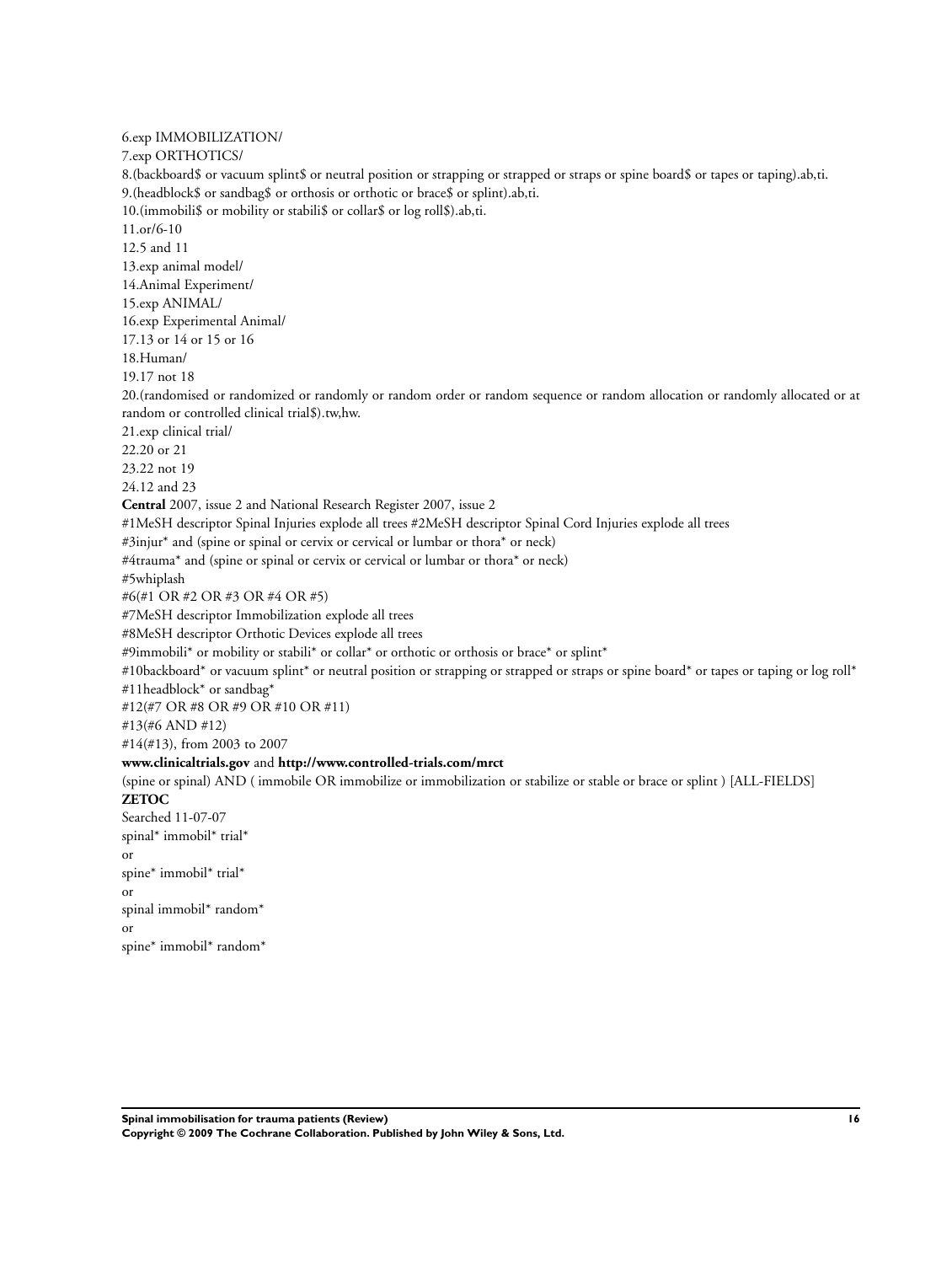# **W H A T ' S N E W**

Last assessed as up-to-date: 30 June 2007.

| Date | Event | <b>Description</b>                                        |  |
|------|-------|-----------------------------------------------------------|--|
|      |       | 11 September 2008 Amended Converted to new review format. |  |

# **H I S T O R Y**

Protocol first published: Issue 3, 2000

Review first published: Issue 2, 2001

| Date          | Event                                     | Description                                                                                                                                                                                              |
|---------------|-------------------------------------------|----------------------------------------------------------------------------------------------------------------------------------------------------------------------------------------------------------|
| 8 August 2007 | New search has been performed August 2007 | An updated search was conducted in July 2007. No new randomised controlled<br>trials comparing spine immobilisation strategies in trauma patients with sus-<br>pected spinal cord injury were identified |

# **C O N T R I B U T I O N S O F A U T H O R S**

IK helped to design the protocol, examined search results, applied inclusion criteria and wrote the review. FB examined search results, applied inclusion criteria, and helped to write the review. IR commented on the protocol and helped to write the review.

# **D E C L A R A T I O N S O F I N T E R E S T**

None known.

# **S O U R C E S O F S U P P O R T**

# **Internal sources**

• Institute of Child Health, University of London, UK.